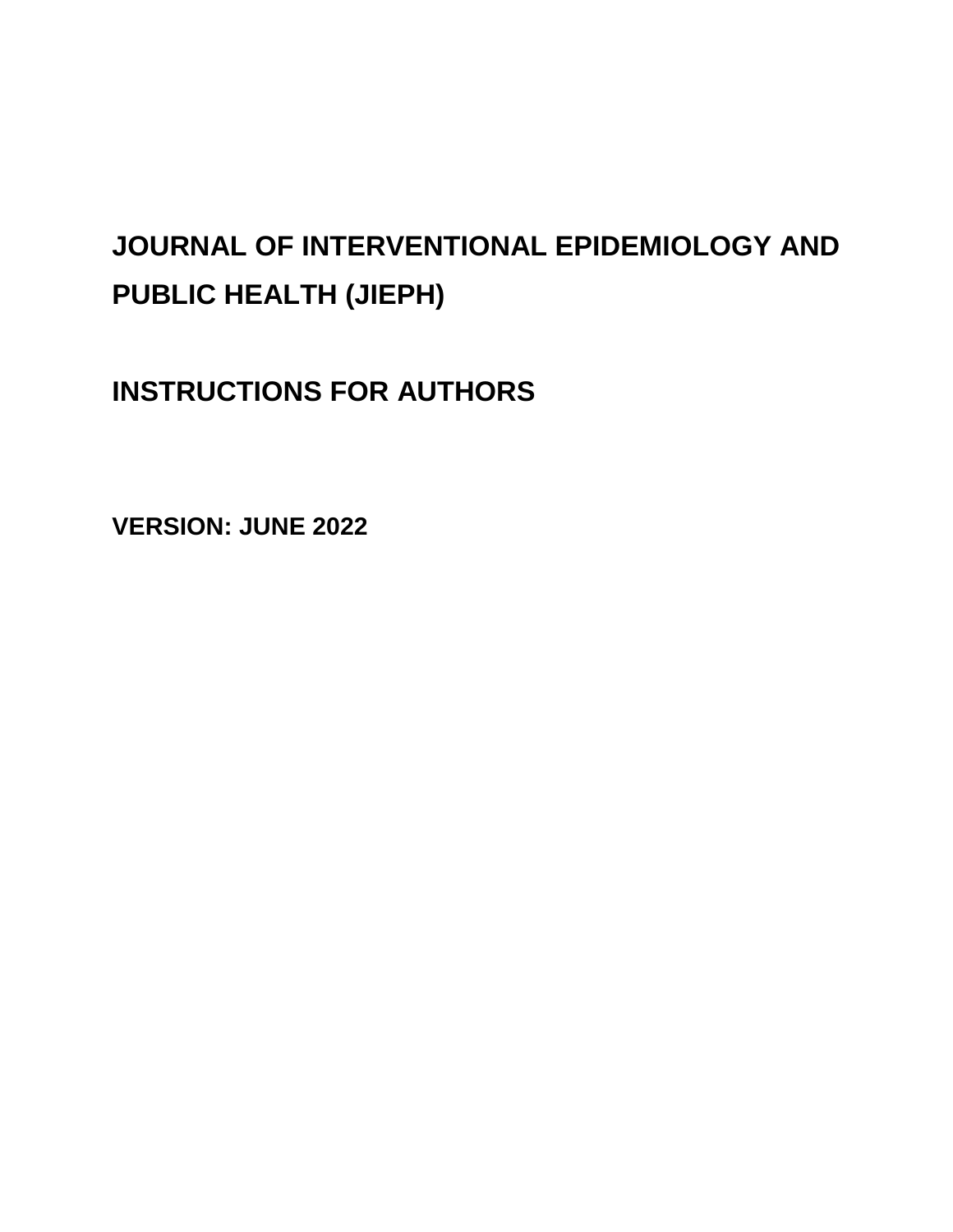### **Contents**

| 1. |  |
|----|--|
|    |  |
|    |  |
|    |  |
|    |  |
|    |  |
|    |  |
|    |  |
| 2. |  |
|    |  |
|    |  |
|    |  |
|    |  |
|    |  |
|    |  |
|    |  |
|    |  |
|    |  |
|    |  |
|    |  |
|    |  |
|    |  |
|    |  |
|    |  |
|    |  |
|    |  |
|    |  |
|    |  |
|    |  |
|    |  |
|    |  |
|    |  |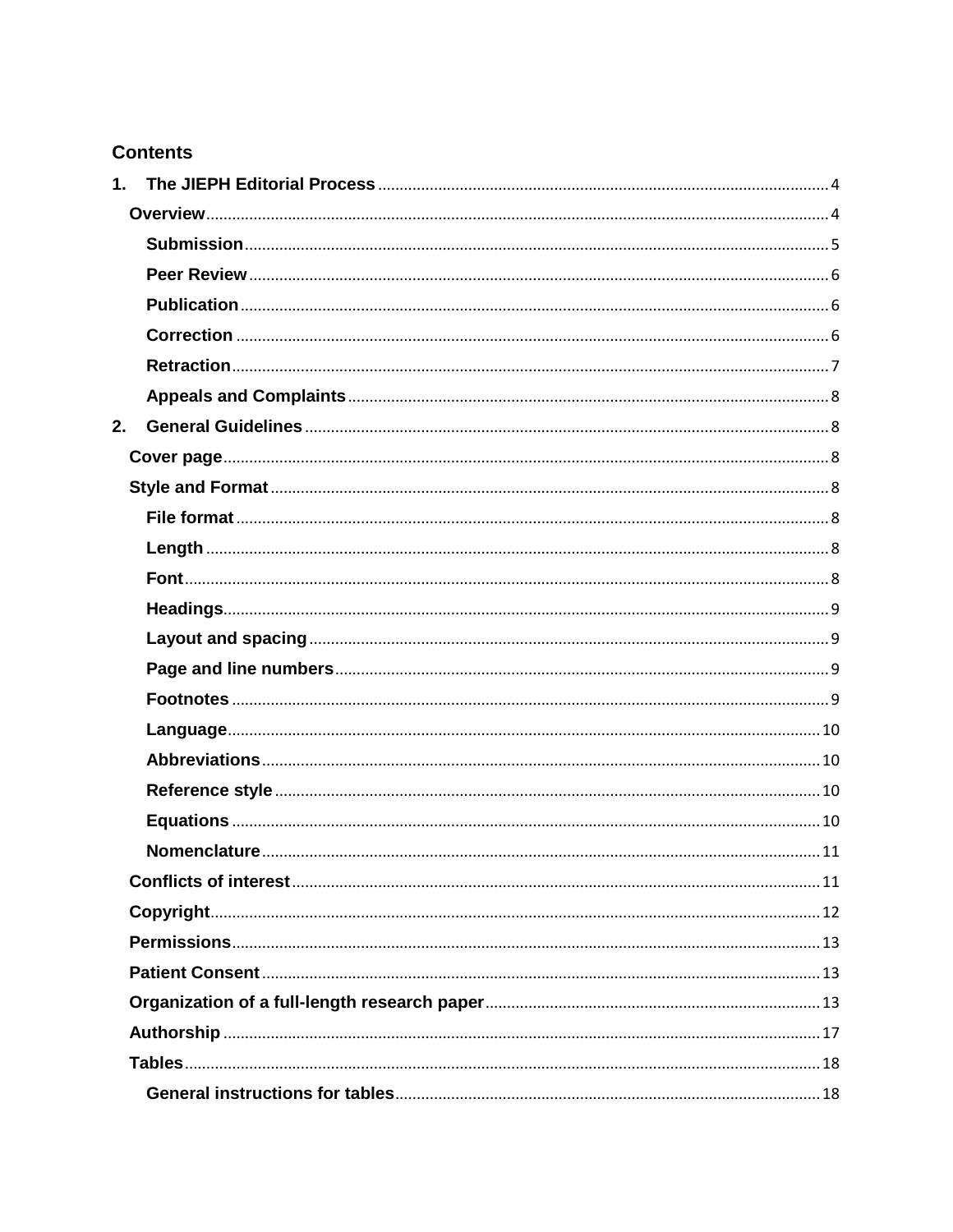| 3. |  |
|----|--|
|    |  |
|    |  |
|    |  |
|    |  |
|    |  |
|    |  |
|    |  |
|    |  |
|    |  |
|    |  |
|    |  |
|    |  |
|    |  |
|    |  |
|    |  |
|    |  |
| 4. |  |
|    |  |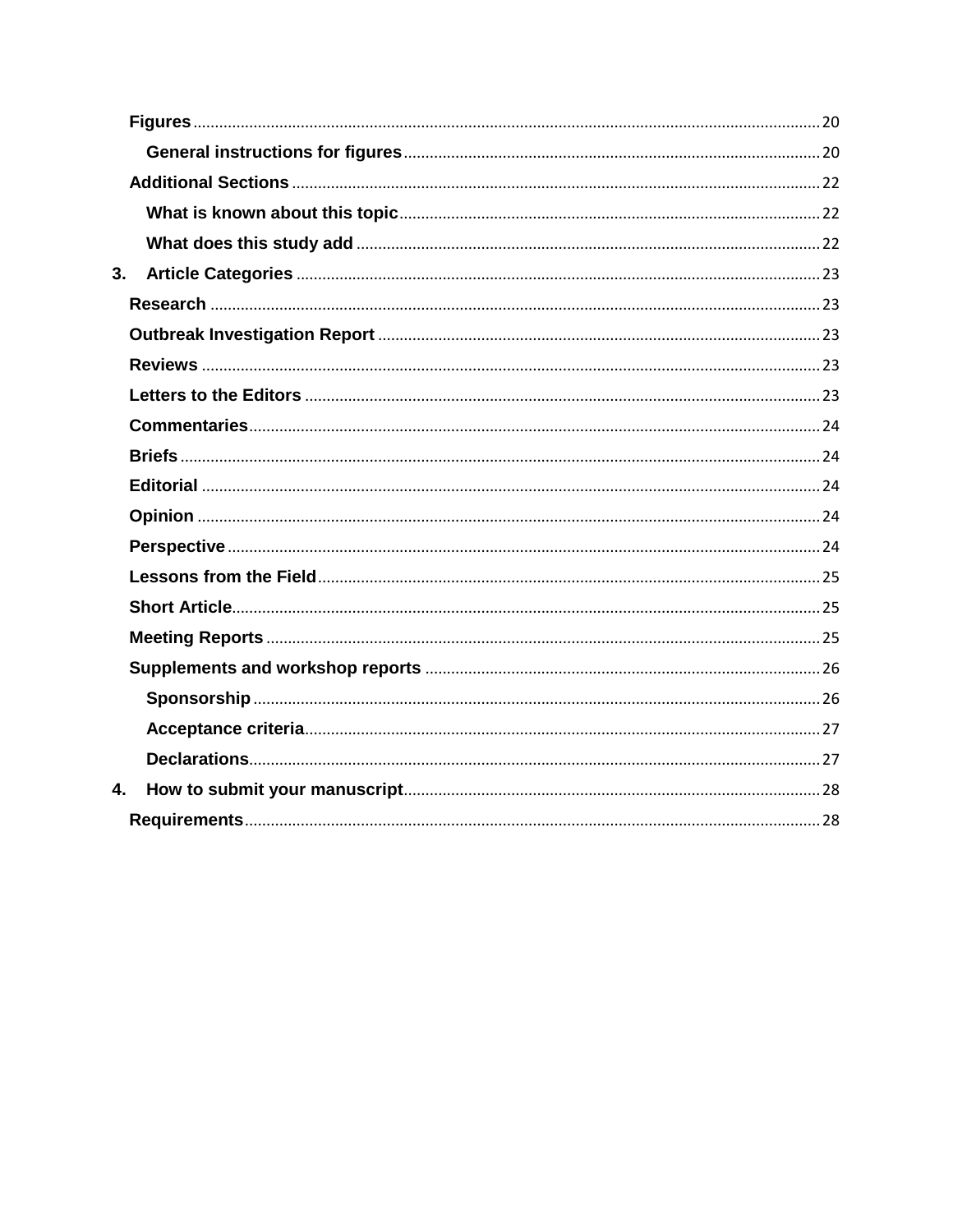# <span id="page-3-0"></span>**1. The JIEPH Editorial Process**

### <span id="page-3-1"></span>**Overview**

The Journal of Interventional Epidemiology and Public Health (JIEPH) is an online open access peer reviewed scientific public health journal.

JIEPH publishes: research, outbreak investigation reports, short communications, briefs, reviews, letters to the editor, commentaries, editorials, opinions, perspectives, workshop reports, supplements and conference proceedings on interventional epidemiology and public health.

Authors are encouraged to review the article categories section for details.

Manuscripts submitted to JIEPH are initially screened by editors for adherence to the journal's instructions and scientific soundness. At this stage, the corresponding author can be contacted by the editorial office for clarification or the manuscript can be rejected. Once this initial screening is completed, manuscripts are sent to three reviewers. If appropriate, a statistical reviewer is involved. After the review reports are submitted, the JIEPH editorial office assesses the reviewers' comments and makes a decision which is communicated to the corresponding author. If the editorial office chooses to publish the article, the relevant reviewer comments are sent to the corresponding author and a revision, if necessary, is requested. Once the revised version is accepted by the JIEPH editorial office, the manuscript is copyedited and a proof is sent to the corresponding author. Once the corresponding author approves the copyedited proof, the article is formatted for online publication.

**Authors should note that the average duration from submission to publication can be gauged by checking the submission and publication dates listed in the published articles on the JIEPH website.**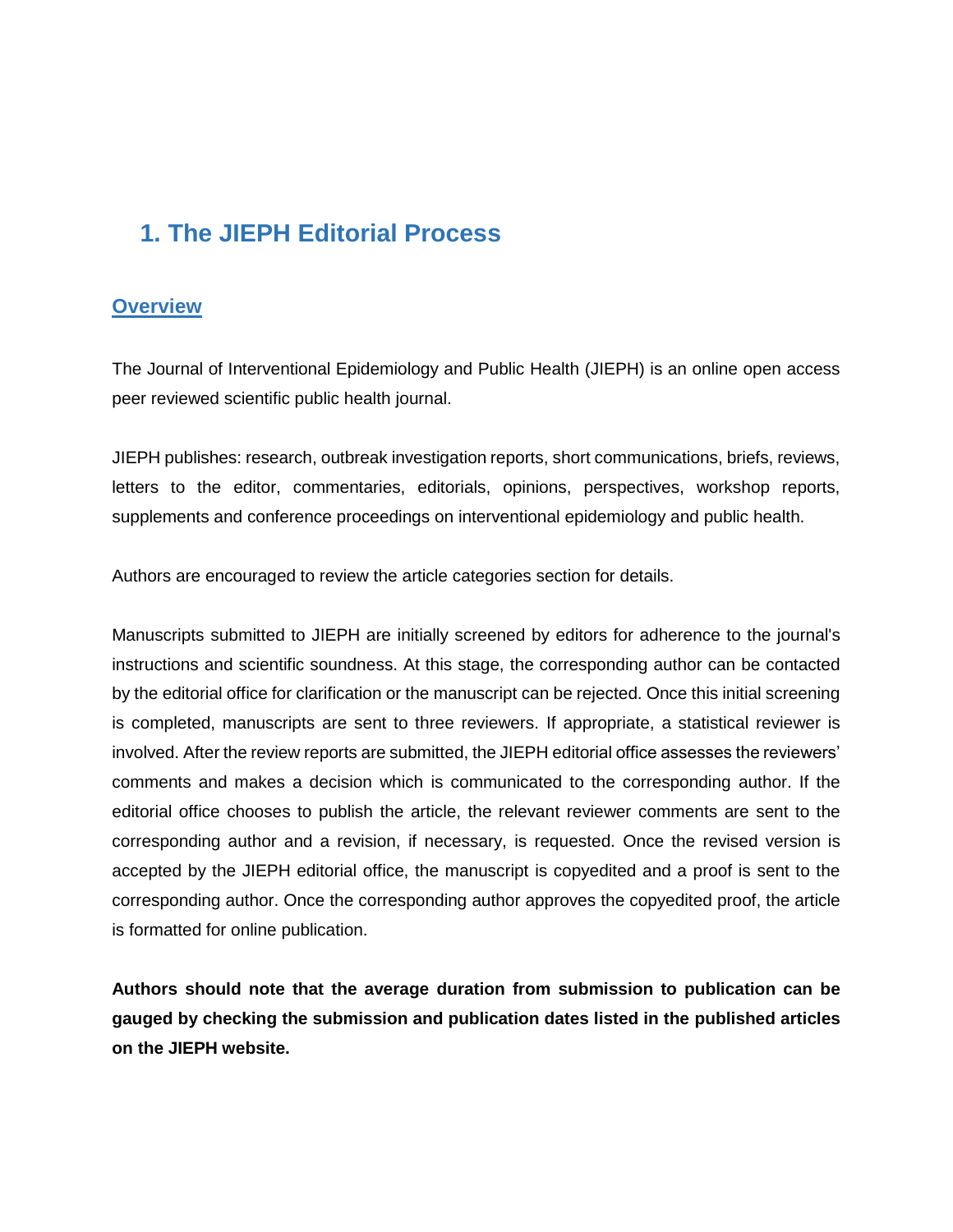**We encourage authors to contact the editorial office at least six weeks after the initial submission.** 

**We discourage requests by authors to speed up the publication process for a particular manuscript.**

**Authors have a maximum of one month to respond to pre-review editorial comments.**

**Authors have a maximum of two months to respond to reviewer comments.**

**If and when the stipulated periods are exceeded, the manuscript will be rejected and the author will have to resubmit**

### <span id="page-4-0"></span>**Submission**

Any manuscript, or substantial parts of it, submitted to JIEPH must not be under consideration by any other journal. The manuscript should not have already been published in any journal or other citable form, with that exception that the journal is willing to consider peer-reviewing manuscripts that are translations of articles originally published in another language. In this case, the consent of the journal in which the article was originally published must be obtained and the fact that the article has already been published must be made clear on submission and stated in the abstract. Authors who publish in JIEPH retain copyright to their work.

### **Correspondence concerning articles published in JIEPH is encouraged.**

Submission of a manuscript to JIEPH implies that all authors have read and agreed to its content, and that any research that is reported in the manuscript has been performed with the approval of an appropriate ethics committee.

**Research carried out on humans must be in compliance with the Helsinki Declaration, and any experimental research on animals must follow internationally recognized guidelines.** A statement to this effect must appear in the Methods section of the manuscript, including the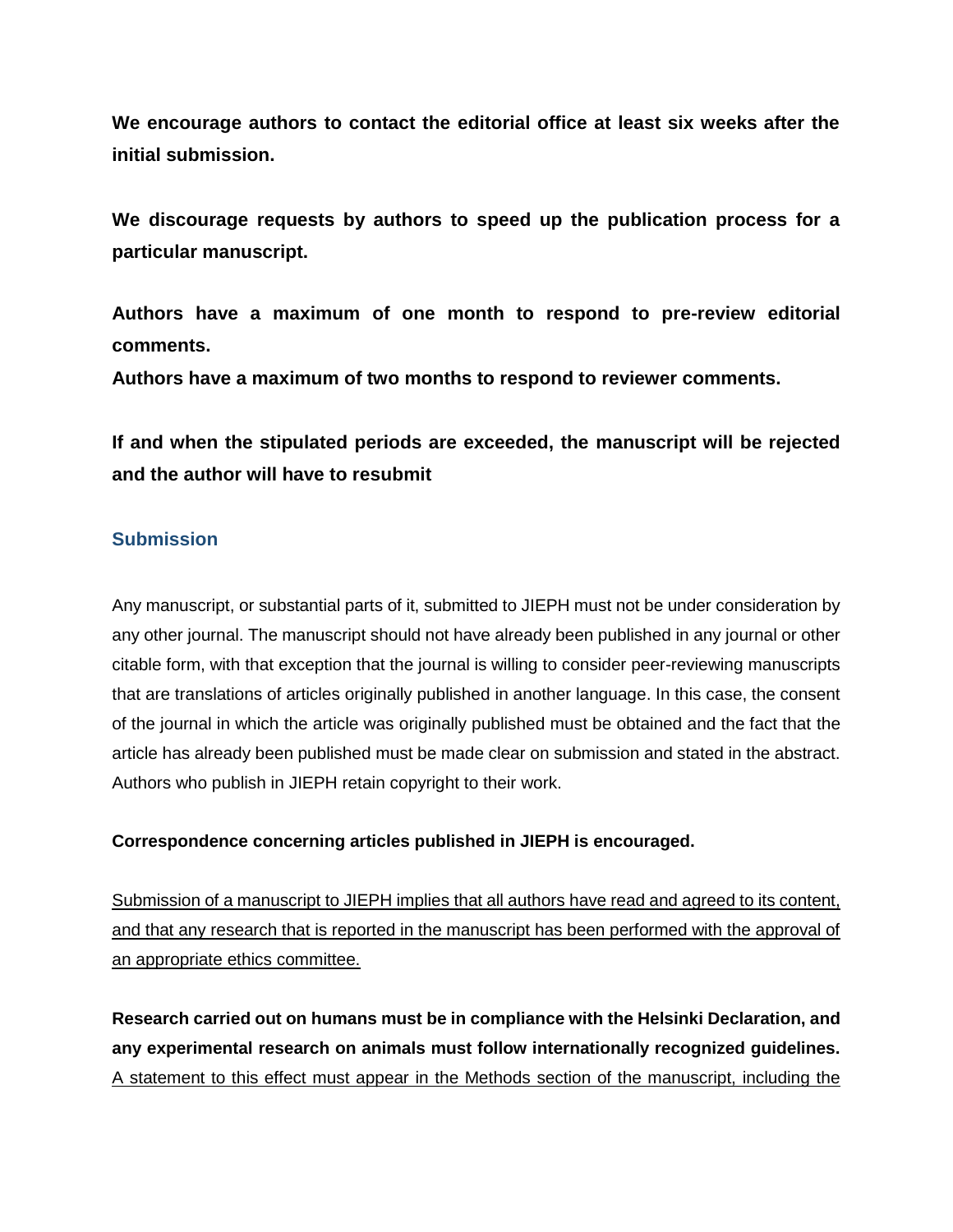### name of the body which gave approval, with a reference number where appropriate. Informed consent must also be documented.

**Manuscripts may be rejected if the editorial office considers that the research has not been carried out within an ethical framework**, e.g. if the severity of the experimental procedure is not justified by the value of the knowledge gained.

Generic drug names should generally be used. When proprietary brands are used in research, include the brand names in parentheses in the Methods section.

### <span id="page-5-0"></span>**Peer Review**

JIEPH uses online double blind peer review. Submitted manuscripts will be sent to peer reviewers, unless they are either out of scope, do not meet the stipulated standards for the journal. The JIEPH Peer Review Policy provides more information.

### <span id="page-5-1"></span>**Publication**

Each manuscript accepted for publication in JIEPH will be available on the JIEPH website as a browser able (html) and in PDF format.

**Authors who are residents of FE(L)TPs and staff of ministries of health will have to submit an endorsed clearance form before their manuscripts can be published**

### <span id="page-5-2"></span>**Correction**

We work closely with authors to make what we publish error-free.

When an article is published, the corresponding author receives an email and a correction request sheet which can be used to submit corrections to our online proof checking system if necessary. In each case, we make sure that corrections are handled as soon as possible.

All corrections are handled by the editor assigned to the article.

All other changes requested will be reviewed by the editorial team for appropriateness.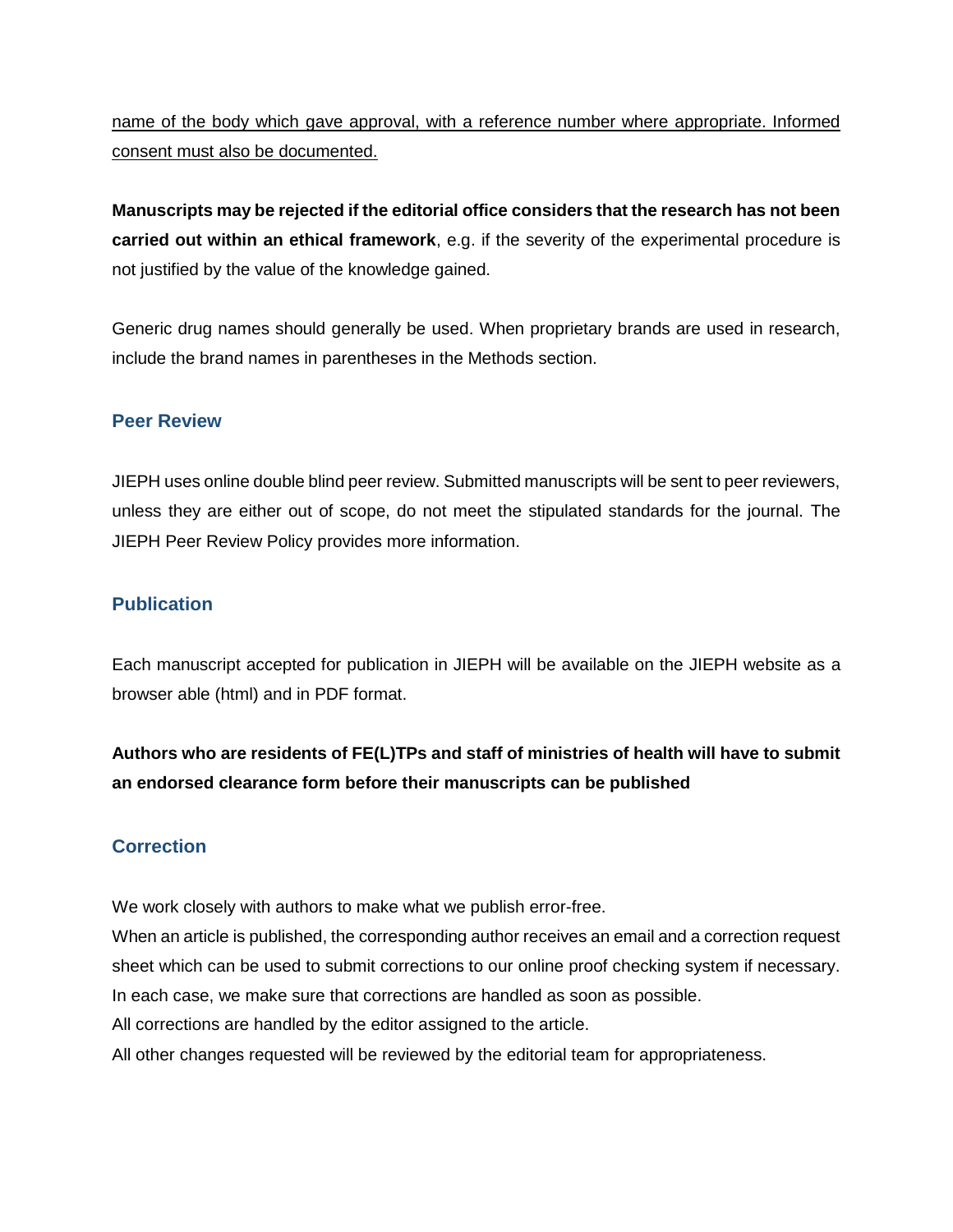Once a manuscript is published, authors can request changes for; grammatical and orthographic errors, errors in the spelling of author names or affiliation, invalid or non-readable characters.

### **After a manuscript is published, JIEPH editors will not accept requests to change the order of authors, add new authors or remove authors.**

Requests to make intensive and extensive changes anywhere in the text will be declined.

### <span id="page-6-0"></span>**Retraction**

Retractions are considered by the JIEPH editorial office after assessing evidence of unreliable data or findings, plagiarism, duplicate publication, and unethical research practices.

The JIEPH editorial office may consider an expression of concern notice if an article is under investigation.

When a retraction notice is published in JIEPH, the retracted article and the PDF are watermarked with "retracted article" before the notice is submitted for indexation on PubMed and other article databases where JIEPH content is deposited

Depending on the nature of the retraction, authors may also be banned from publishing in JIEPH for up to five (5) years.

JIEPH follows the Committee on Publication Ethics (COPE) International standards for editors and authors (1) and COPE guidelines on investigating scientific misconduct. JIEPH also follows the ICMJE recommendations

Kleinert S & Wager E (2011) Responsible research publication: international standards for editors. A position statement developed at the 2nd World Conference on Research Integrity, Singapore, July 22-24, 2010. Chapter 51 in: Mayer T &Steneck N (eds) Promoting Research Integrity in a Global Environment. Imperial College Press / World Scientific Publishing, Singapore (pp 317-28). (ISBN 978-981-4340-97-7)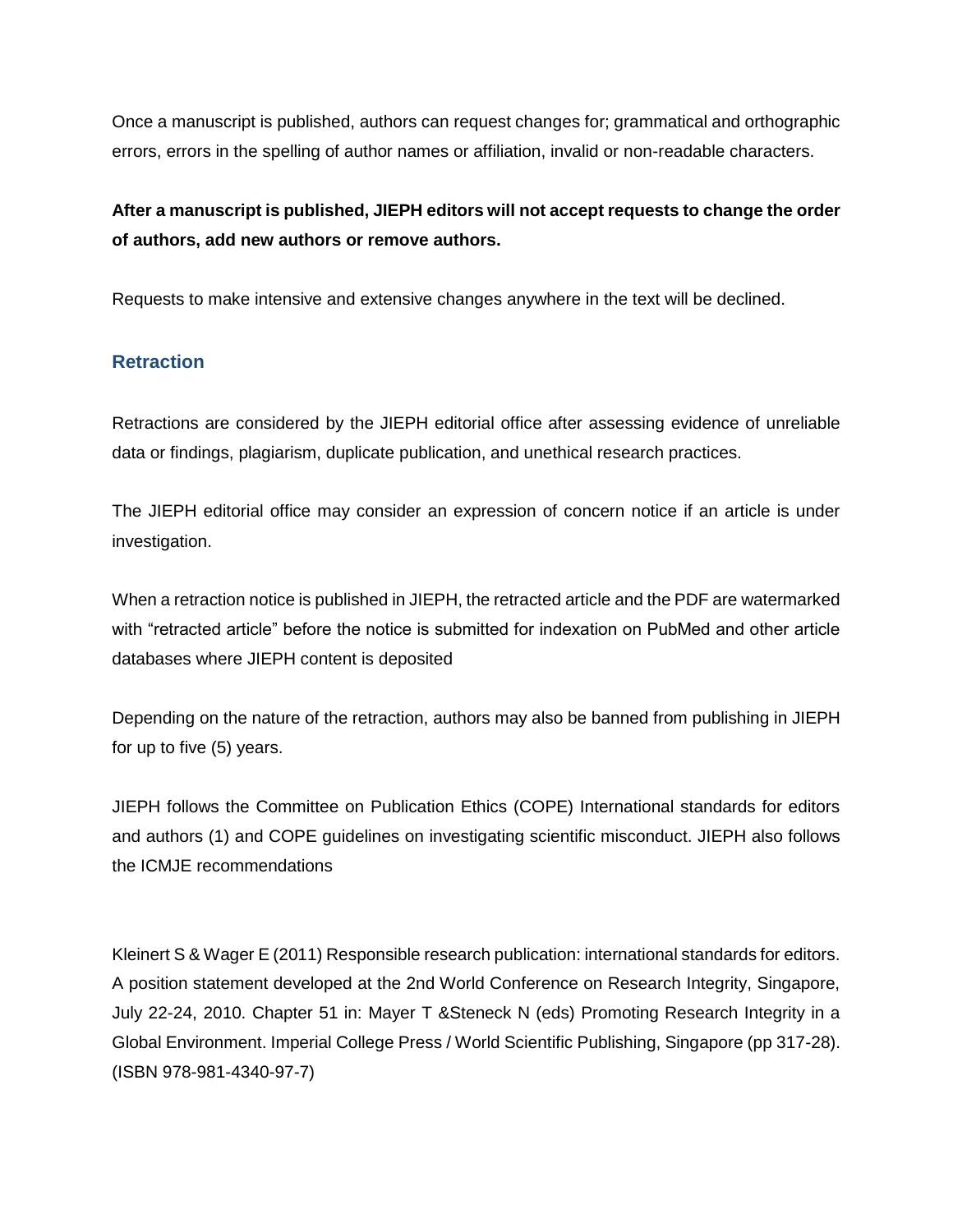### <span id="page-7-0"></span>**Appeals and Complaints**

All appeals and complaints should be addressed to the Managing Editor and Editor-in-Chief.

## <span id="page-7-1"></span>**2. General Guidelines**

### <span id="page-7-2"></span>**Cover page**

The following items should appear on the cover page:

- 1. The title of the manuscript
- 2. Author names (without abbreviations) in the format First Name, Middle Name, Last Name
- 3. Author affiliations in the format: Department, Institution, City, Country
- 4. The corresponding author's name and contact information
- 5. The email address of each author
- 6. Keywords
- 7. Two word counts: one for the abstract and another for the entire manuscript

### <span id="page-7-3"></span>**Style and Format**

#### <span id="page-7-4"></span>**File format**

Submit the manuscript file in DOC or DOCX format. Your file should not be locked or protected.

#### <span id="page-7-5"></span>**Length**

We encourage you to present and discuss your findings concisely.

#### <span id="page-7-6"></span>**Font**

Use Calisto MT. Font size: 10.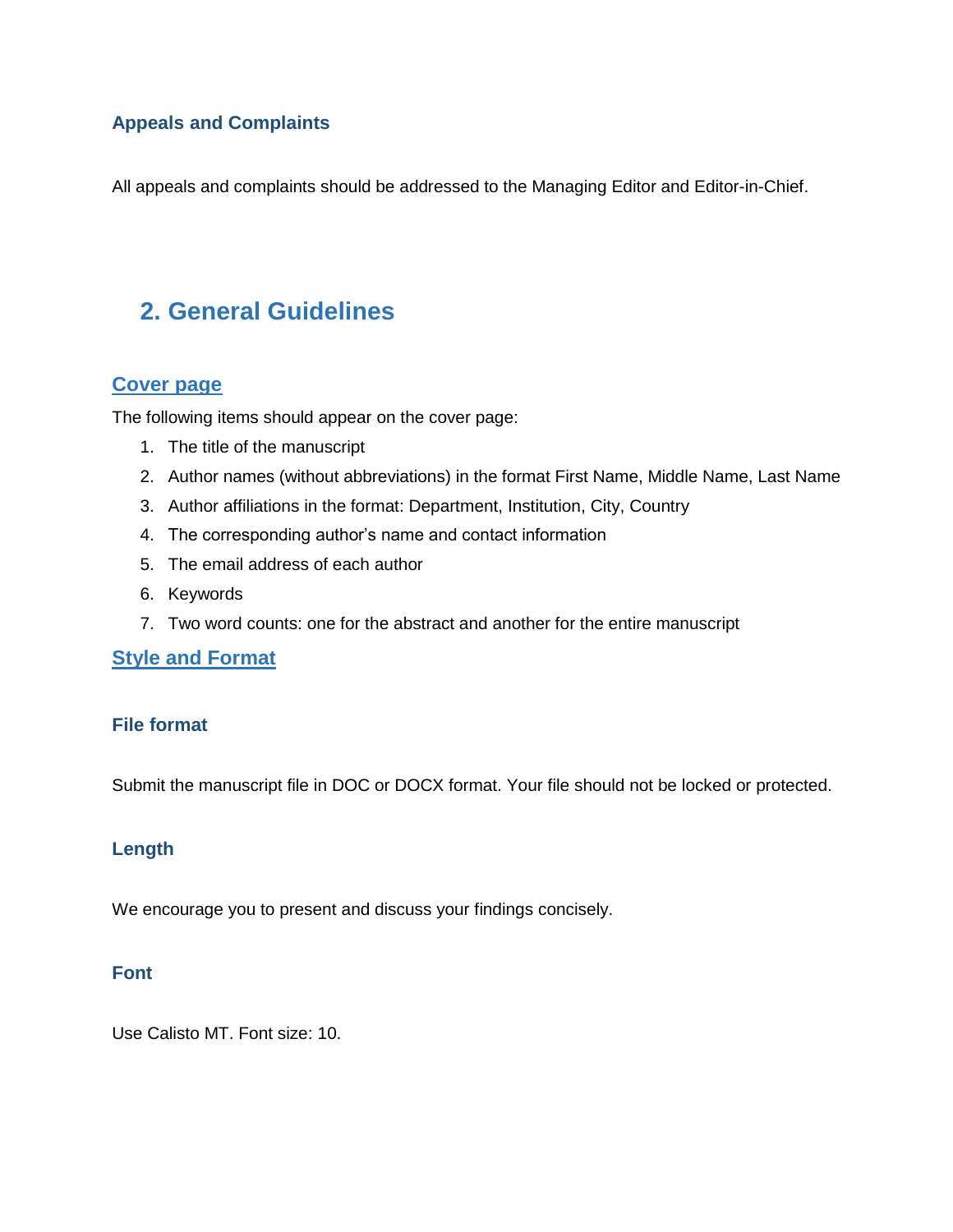### <span id="page-8-0"></span>**Headings**

General: The first letter of the first word in a heading should be capitalized.

Section Headings: Article sections like Abstract, Introduction and Methods, should be in bold, underlined and left aligned as in the example below

#### **Introduction**

Sub-sections should be in bold and left aligned as in the example below

#### **Statistical analysis**

Headings under sub-sections should be in bold, italicized and left aligned as in the example below

#### *Population Characteristics*

Limit manuscript sections and sub-sections to the aforementioned three heading levels. Make sure heading levels are clearly indicated in the manuscript text by inserting one tab space before and after a heading

### <span id="page-8-1"></span>**Layout and spacing**

Manuscript text should be double-spaced. Do not format text in multiple columns.

### <span id="page-8-2"></span>**Page and line numbers**

Include page numbers and line numbers in the manuscript file. Use continuous line numbers (do not restart the numbering on each page).

#### <span id="page-8-3"></span>**Footnotes**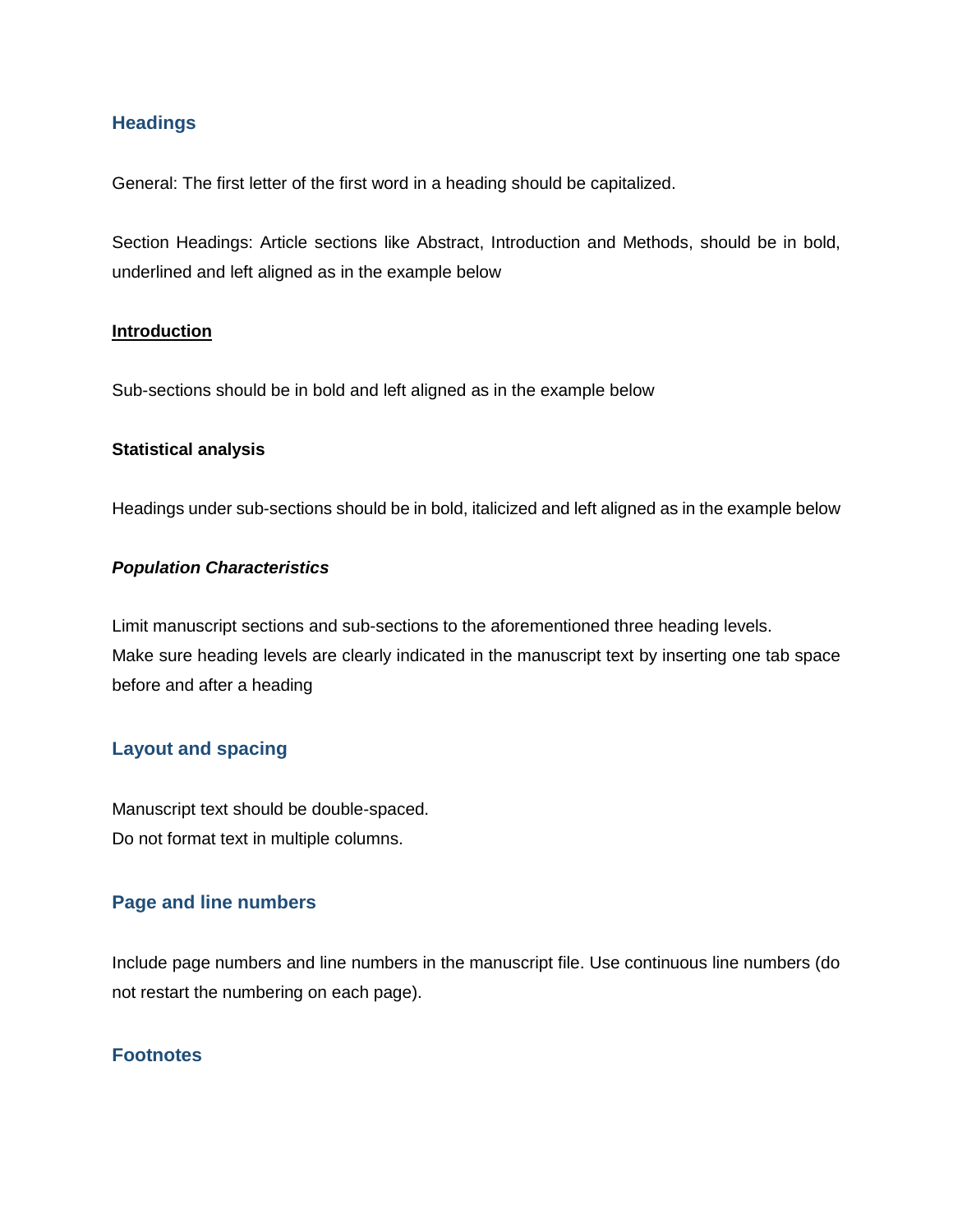Footnotes are not permitted. If your manuscript contains footnotes, move the information into the main text or the reference list, depending on the content.

#### <span id="page-9-0"></span>**Language**

Manuscripts can be submitted in English (We are building the necessary capacity to publish in French and will make an announcement once we are ready to receive submissions in French). We are currently developing the technical capacity to review and publish articles in French. We will communicate when articles can be published in French.

### <span id="page-9-1"></span>**Abbreviations**

Define abbreviations upon first appearance in the text.

Do not use non-standard abbreviations unless they appear at least three times in the text. List all non-standard abbreviations (with definitions) in alphabetical order in a separate section at the beginning of the manuscript.

Keep abbreviations to a minimum.

#### <span id="page-9-2"></span>**Reference style**

JIEPH uses the National Library of Medicine (brackets, no "et al") citation style with Digital Object Identifiers (DOIs) appended to the end of the reference where available. In-text citations: Mark in-text citations with brackets as in the example: [1], [2-4], [5-7,9]

### <span id="page-9-3"></span>**Equations**

We recommend using MathType for display and inline equations, as it will provide the most reliable outcome. Equation Editor or Microsoft's Insert→Equation function are acceptable. Please do not embed equations as images.

Avoid using MathType, Equation Editor, or the Insert→Equation function to insert single variables (e.g., "a<sup>2</sup> + b<sup>2</sup> = c<sup>2</sup>"), Greek or other symbols (e.g., β, Δ, or '[prime]), or mathematical operators (e.g., x, ≥, or  $±$ ) in running text. Wherever possible, insert single symbols as normal text with the correct Unicode (hex) values.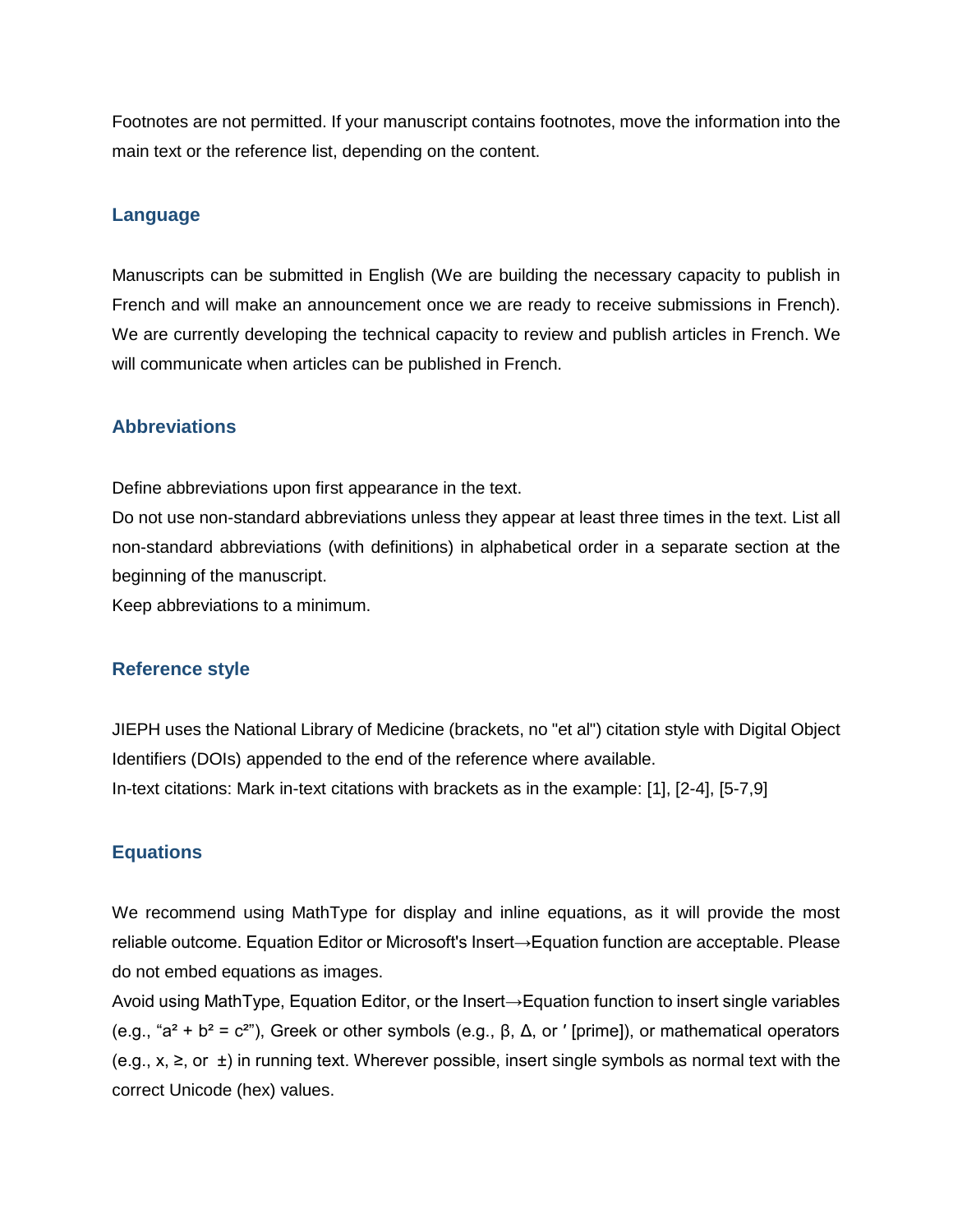Do not use MathType, Equation Editor, or the Insert→Equation function for only a portion of an equation. Rather, ensure that the entire equation is included. Equations should not contain a mix of different equation tools. Avoid "hybrid" inline or display equations, in which part is text and part is MathType, or part is MathType and part is Equation Editor.

#### <span id="page-10-0"></span>**Nomenclature**

Use correct and established nomenclature wherever possible.

Units of measurement: Use SI units. If you do not use these exclusively, provide the SI value in parentheses after each value. Read more about SI units.

Drugs: Provide the Recommended International Non-Proprietary Name (rINN).

Species names: Write in italics (e.g., *Homo sapiens*). Write out in full the genus and species, both in the title of the manuscript and at the first mention of an organism in a paper. After first mention, the first letter of the genus name followed by the full species name may be used (e.g., *H. sapiens*). Genes, mutations, genotypes, and alleles: Write in italics. Use the recommended name by consulting the appropriate genetic nomenclature database (e.g., HUGO for human genes). It is sometimes advisable to indicate the synonyms for the gene the first time it appears in the text. Gene prefixes such as those used for oncogenes or cellular localization should be shown in roman typeface (e.g., v-fes, c-MYC).

Allergens: The systematic allergen nomenclature of the World Health Organization/International Union of Immunological Societies (WHO/IUIS) Allergen Nomenclature Sub-committee should be used for manuscripts that include the description or use of allergenic proteins. For manuscripts describing new allergens, the systematic name of the allergen should be approved by the WHO/IUIS Allergen Nomenclature Sub-committee prior to manuscript publication. Examples of the systematic allergen nomenclature can be found at the WHO/IUIS Allergen Nomenclature site.

### <span id="page-10-1"></span>**Conflicts of interest**

JIEPH requires authors to declare all competing interests in relation to their work. All submitted manuscripts must include a 'competing interests' section listing all competing interests (financial and non-financial). Where authors have no competing interests, the statement should read "The author(s) declare(s) that they have no competing interests". The Editor may ask for further information relating to competing interests.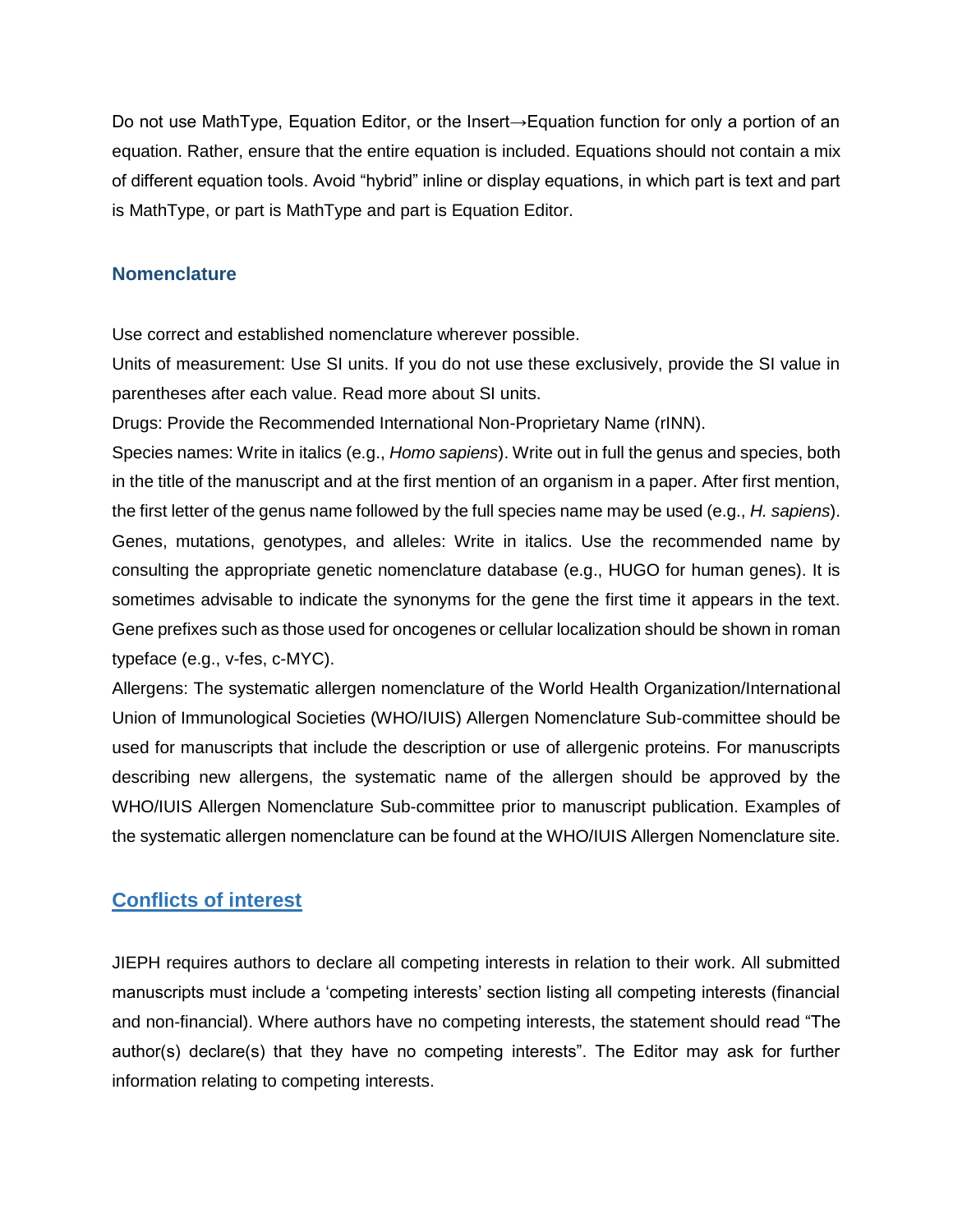### At the time of submission, authors must list all competing interests relevant to the submitted research.

Examples may include but are not limited to:

- Names of all funding sources
- Description of funder's role in the study design; collection, analysis, and interpretation of data; writing of the paper; and/or decision to submit for publication
- Whether they have served or currently serve on the editorial board of the journal to which they are submitting
- Whether they have acted as an expert witness in relevant legal proceedings
- Whether they have sat or currently sit on a committee for an organization that may benefit from publication of the paper

We ask authors of JIEPH papers to complete a declaration of competing interests, which should be provided as a separate section of the manuscript, to follow the Acknowledgements. Where an author gives no competing interests, the listing will read 'The author(s) declare that they have no competing interests'.

To learn more about competing interests the following articles provide some background:

- 1. Morin K, Rakatansky H, Riddick Jr FA, Morse LJ, O'Bannon 3rd JM, Goldrich MS, Ray P, Weiss M, Sade RM, Spillman MA.Managing conflicts of interest in the conduct of clinical trials. JAMA. 2002 Jan 2;287(1):78-84.
- 2. DeAngelis CD, Fontanarosa PB, Flanagin A. Reporting financial conflicts of interest and relationships between investigators and research sponsors. JAMA. 2001 Jul 4;286(1):89- 91.
- 3. Smith R. Beyond conflicts of interest. BMJ. 1998; 317 :291. [http://www.bmj.com/content/317/7154/291]
- 4. Smith R. Making progress with competing interests. BMJ. 2002; 325 :1375. [http://www.bmj.com/content/325/7377/1375]

### <span id="page-11-0"></span>**Copyright**

JIEPH content licensing: Articles published in JIEPH are distributed under the terms of the Creative Commons By Attribution 4.0 International License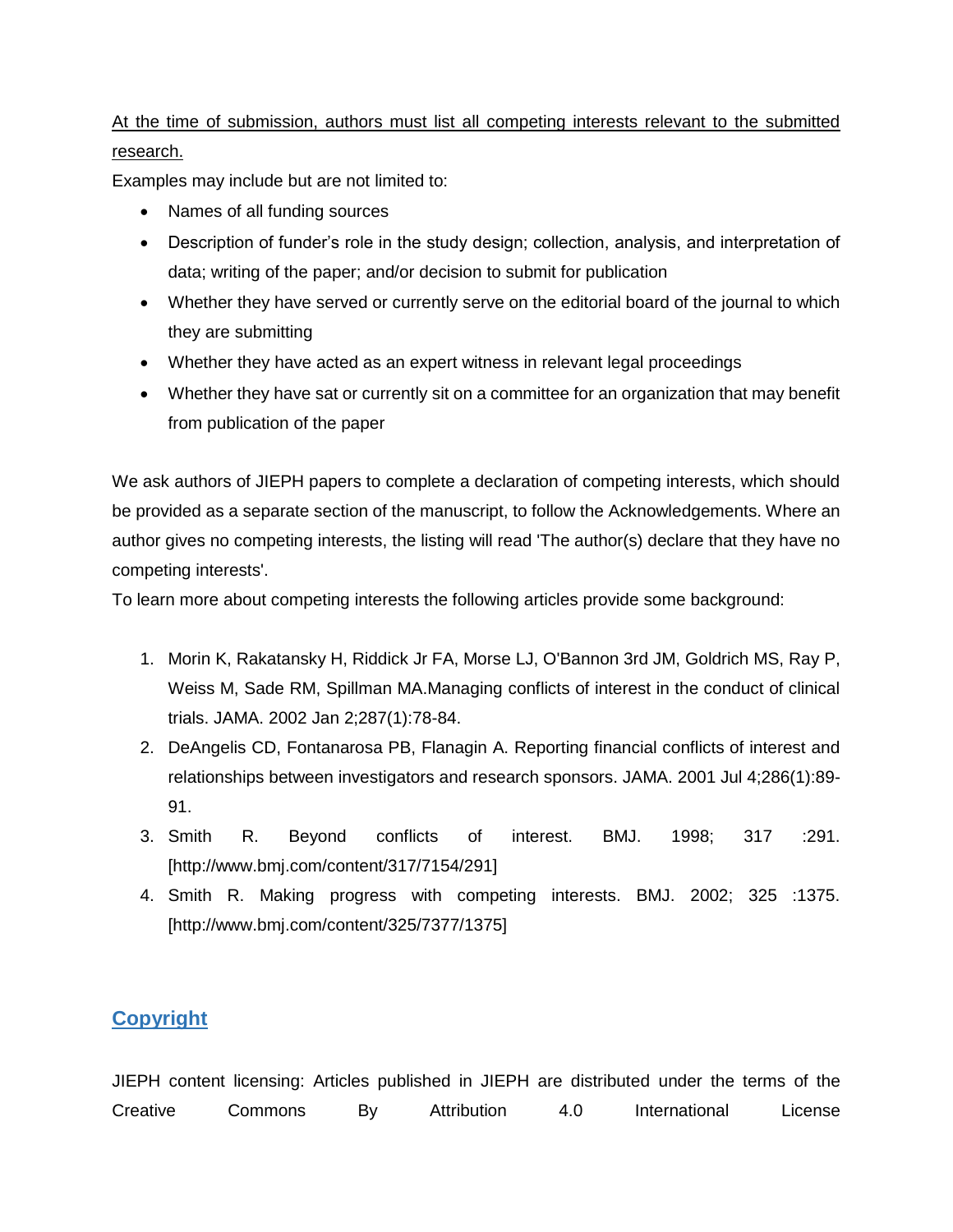(https://creativecommons.org/licenses/by/4.0/), which permits unrestricted use, distribution, and reproduction in any medium, provided the original work is properly cited.

The author(s) keep(s) the copyright to his/their article if and when the article is accepted for publication. The copyright covers the exclusive and unlimited rights to reproduce and distribute the article in any form of reproduction (printing, electronic media or any other form); it also covers translation rights for all languages and countries.

### <span id="page-12-0"></span>**Permissions**

Verbatim material or illustrations taken from other published sources must be accompanied by a written statement from the author, and from the publisher if holding the copyright, giving permission to JIEPH for reproduction.

### <span id="page-12-1"></span>**Patient Consent**

For all articles that include information or clinical photographs relating to individual patients, written and signed consent from each patient to publish must also be e-mailed to the editorial staff. The manuscript should also include a statement to this effect in the Acknowledgements section, as follows: "Written consent for publication was obtained from the patient or their relative."

### <span id="page-12-2"></span>**Organization of a full-length research paper**

Maximum length: 3500 words in main text (i.e., excluding abstract, references, legends, tables and figures), 4 tables/figures maximum, and a structured abstract of 250 words plus up to 50 references.

Title page: This page should have: a) The title of the paper (include the study design if appropriate; for example: A versus B in the treatment of C: a randomized controlled trial; X is a risk factor for Y: a case control study), b) Authors names (full name – no qualification. Strictly follow this order: First Name, Middle name (if ever), Last Name. E.g.: Paul Kevin Akuna), c) Author affiliations in the format: Department, Institution(s) of origin, City, Country, d) the email address of each author e) The name of the corresponding author plus his/her address, telephone and fax number, e-mail address, f) Key words (Up to ten) and g) Word count (for both abstract and the main text)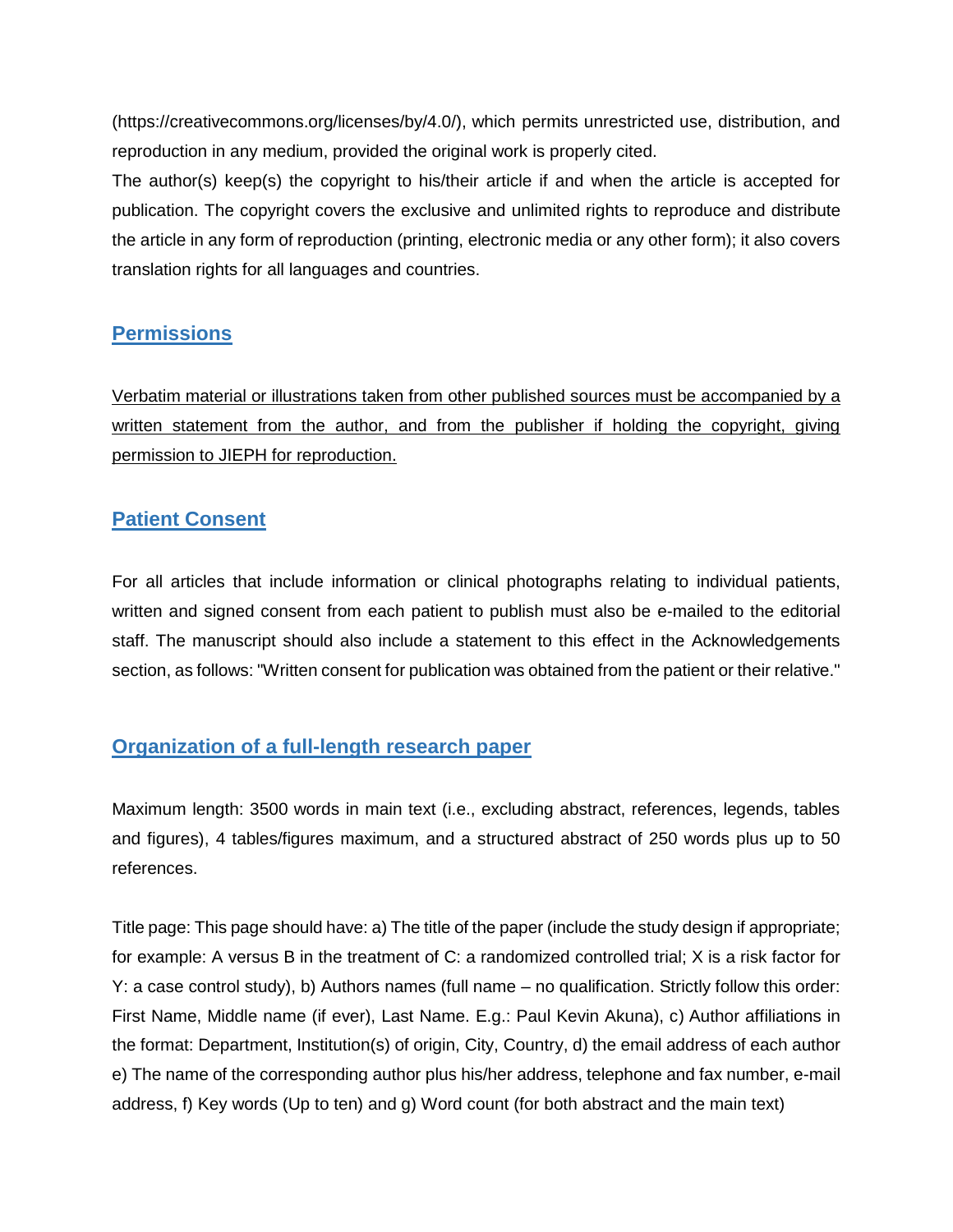Abstract: The abstract of the manuscript should not exceed 250 words and must be structured into separate sections: Background: the context and purpose of the study; Methods: how the study was performed and statistical tests used; Results: the main findings; Conclusion: brief summary and potential implications. Please minimize the use of abbreviations and do not cite references in the abstract.

Keywords: Up to ten keywords (suitable for Index Medicus listing) should be provided at the end of the Abstract.

Background: The background section should be written from the standpoint of researchers without specialist knowledge in that area and must clearly state - and, if helpful, illustrate - the background to the research and its aims. Reports of clinical research should, where appropriate, include a summary of a search of the literature to indicate why this study was necessary and what it aimed to contribute to the field. The section should end with a very brief statement of what is being reported in the article.

Methods: Sufficient information should be given to permit repetition of the experimental work. This should include the design of the study, the setting, the type of participants or materials involved, a clear description of all interventions and comparisons, and the type of analysis used, including a power calculation if appropriate.

Results: The Results should be stated concisely without discussion and should not normally contain any references. The same data should not be presented in figures and tables. Do not repeat all the data that is set out in the tables or figures in the text; emphasize or summarize only important observations.

Discussion: The Discussion should deal with the interpretation of the results and not recapitulate them. We encourage authors to write their Discussion in a structured way, as follows:a) statement of principal findings; b) strengths and weaknesses of the study; c) strengths and weaknesses in relation to other studies; d) discussion of important differences in results; e) meaning of the study; f) unanswered questions and future research.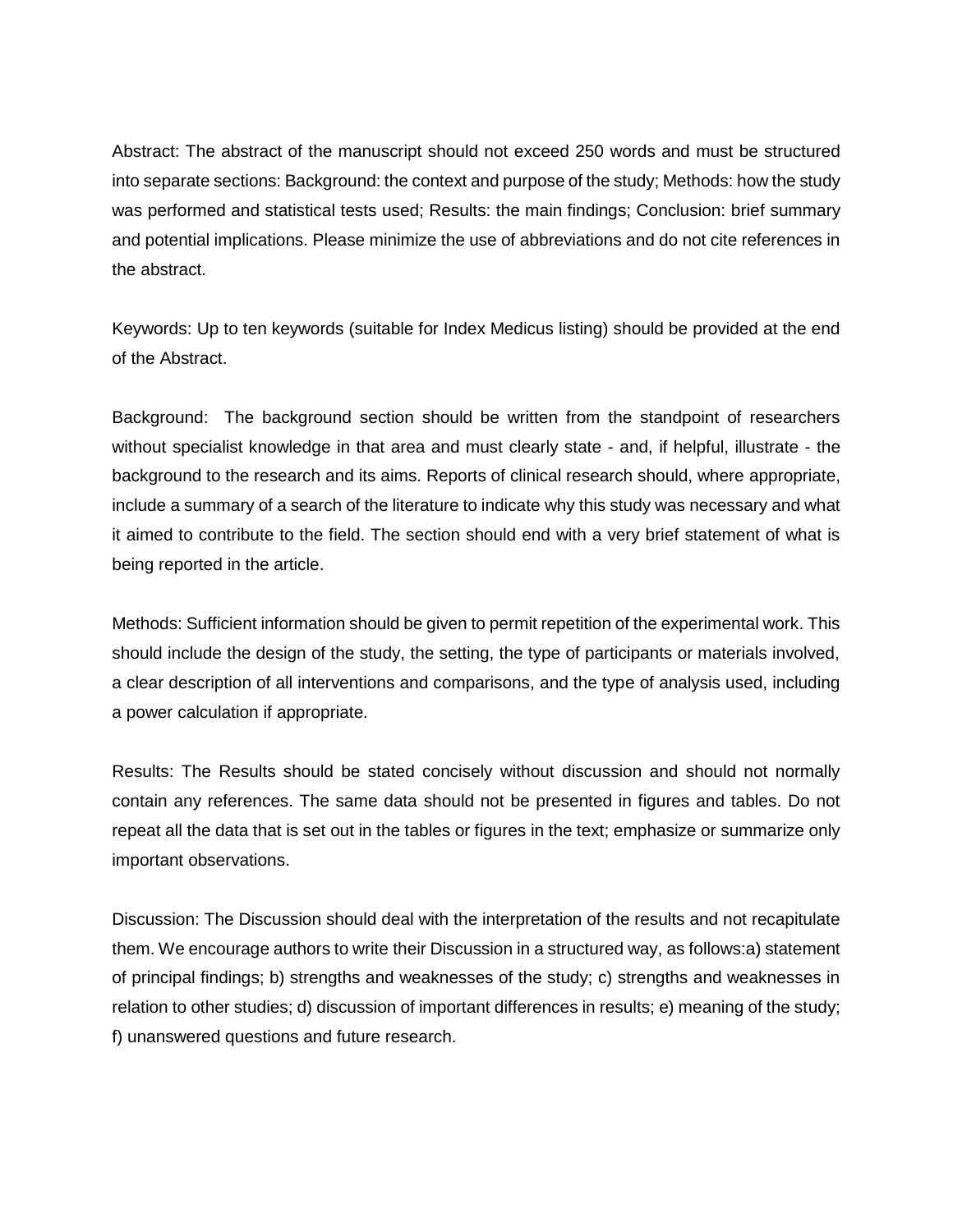Conclusion: The conclusion should provide a brief summarize of the key findings, potential implications and the way forward.

Acknowledgements: Please acknowledge anyone who contributed towards the study by making substantial contributions to conception, design, acquisition of data, or analysis and interpretation of data, or who was involved in drafting the manuscript or revising it critically for important intellectual content, but who does not meet the criteria for authorship. Please also include their source(s) of funding. Please also acknowledge anyone who contributed materials essential for the study. The role of a medical writer must be included in the acknowledgements section, including their source(s) of funding. Authors should obtain permission to acknowledge from all those mentioned in the Acknowledgements. Please list the source(s) of funding for the study, for each author, and for the manuscript preparation in the acknowledgements section. Authors must describe the role of the funding body, if any, in study design; in the collection, analysis, and interpretation of data; in the writing of the manuscript; and in the decision to submit the manuscript for publication.

Competing interest: Authors are responsible for recognizing and disclosing conflicts of interest that might bias their work. They should acknowledge in the manuscript all financial support for the work and other personal connections. Authors are required to complete a declaration of competing interests. All competing interests that are declared will be listed at the end of published articles. Where an author gives no competing interests, the listing will read 'The author(s) declare that they have no competing interests'. When completing your declaration, please consider the following questions:

Financial competing interests: In the past five years have you received reimbursements, fees, funding, or salary from an organization that may in any way gain or lose financially from the publication of this manuscript, either now or in the future? Is such an organization financing this manuscript (including the article-processing charge)? If so, please specify.

Do you hold any stocks or shares in an organization that may in any way gain or lose financially from the publication of this manuscript, either now or in the future? If so, please specify

Do you hold or are you currently applying for any patents relating to the content of the manuscript? Have you received reimbursements, fees, funding, or salary from an organization that holds or has applied for patents relating to the content of the manuscript? If so, please specify.

Do you have any other financial competing interests? If so, please specify.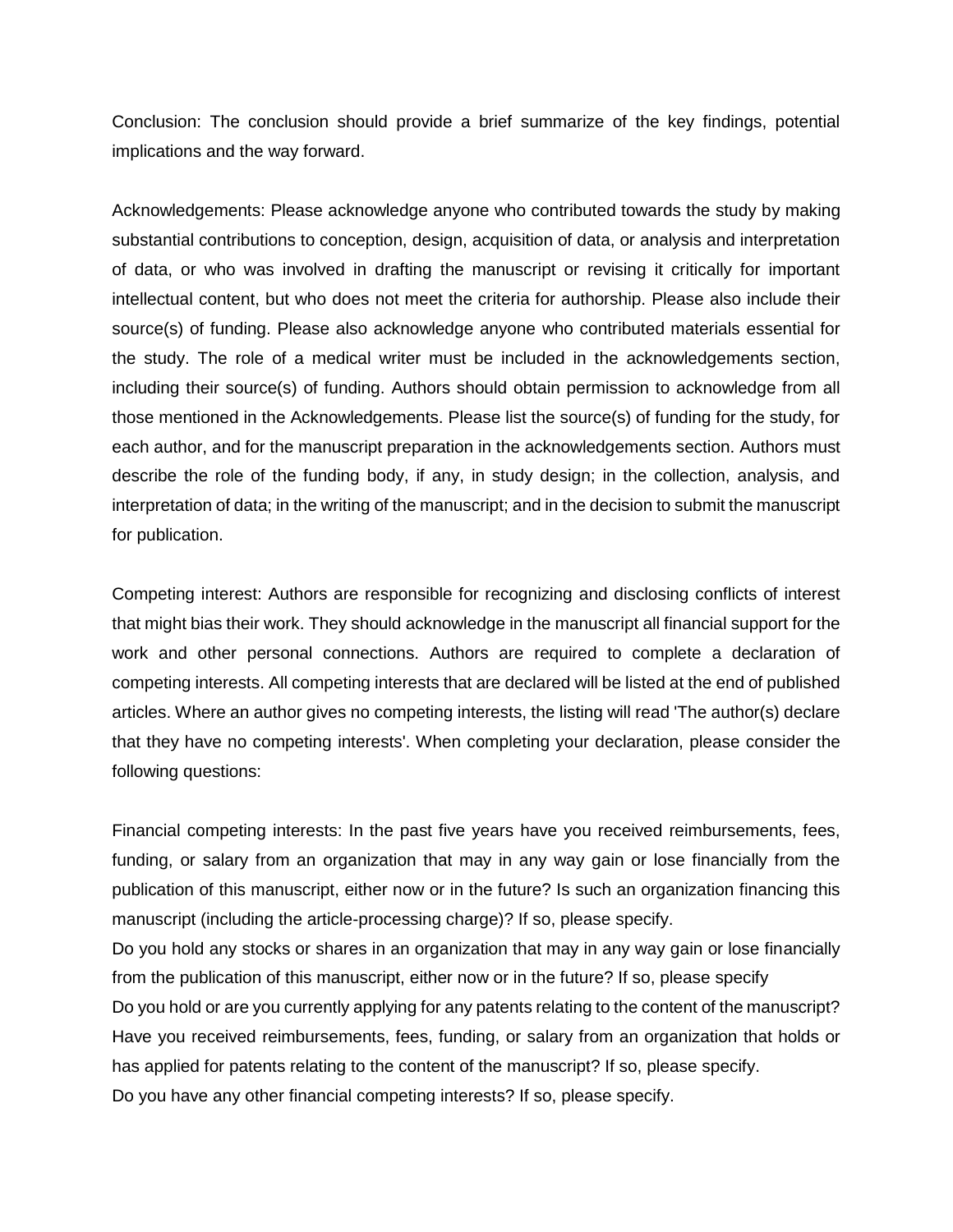Non-financial competing interests: Are there any non-financial competing interests (political, personal, religious, ideological, academic, intellectual, commercial or any other) to declare in relation to this manuscript? If so, please specify.

If you are unsure as to whether you, or one your co-authors, has a competing interest please discuss it with the editorial office.

Authors' contributions: In order to give appropriate credit to each author of a paper, the individual contributions of authors to the manuscript should be specified in this section.

What is known about this topic: A maximum of three bullet points on what is already known on the topic.

What does this study add: A maximum of three bullet points on what the study adds

References: References must be numbered consecutively, in brackets (like this [1], or this [2,3] or even this [4-7]), in the order in which they are cited in the text, followed by any in tables or legends. Reference citations should not appear in titles or headings. Each reference must have an individual reference number. Preferably, limit the number of references to 50. If automatic numbering systems are used, the reference numbers must be finalized and the bibliography must be fully formatted before submission. We encourage authors to use a recent version of EndNote (version 5 and above) or Reference Manager when formatting their reference list, as this allows references to be automatically extracted. Please take care to follow the reference style precisely; references not in the correct style will lead the journal to immediately decline the submission.

We recommend the use of Zotero, a free and open source reference management software which is a very good alternative to expensive software like Reference Manager or EndNote.

*Examples of references in NLM style*

Book references

1. Oshinsky DM. Polio: an American story. Oxford ; New York: Oxford University Press; 2005. 342 p.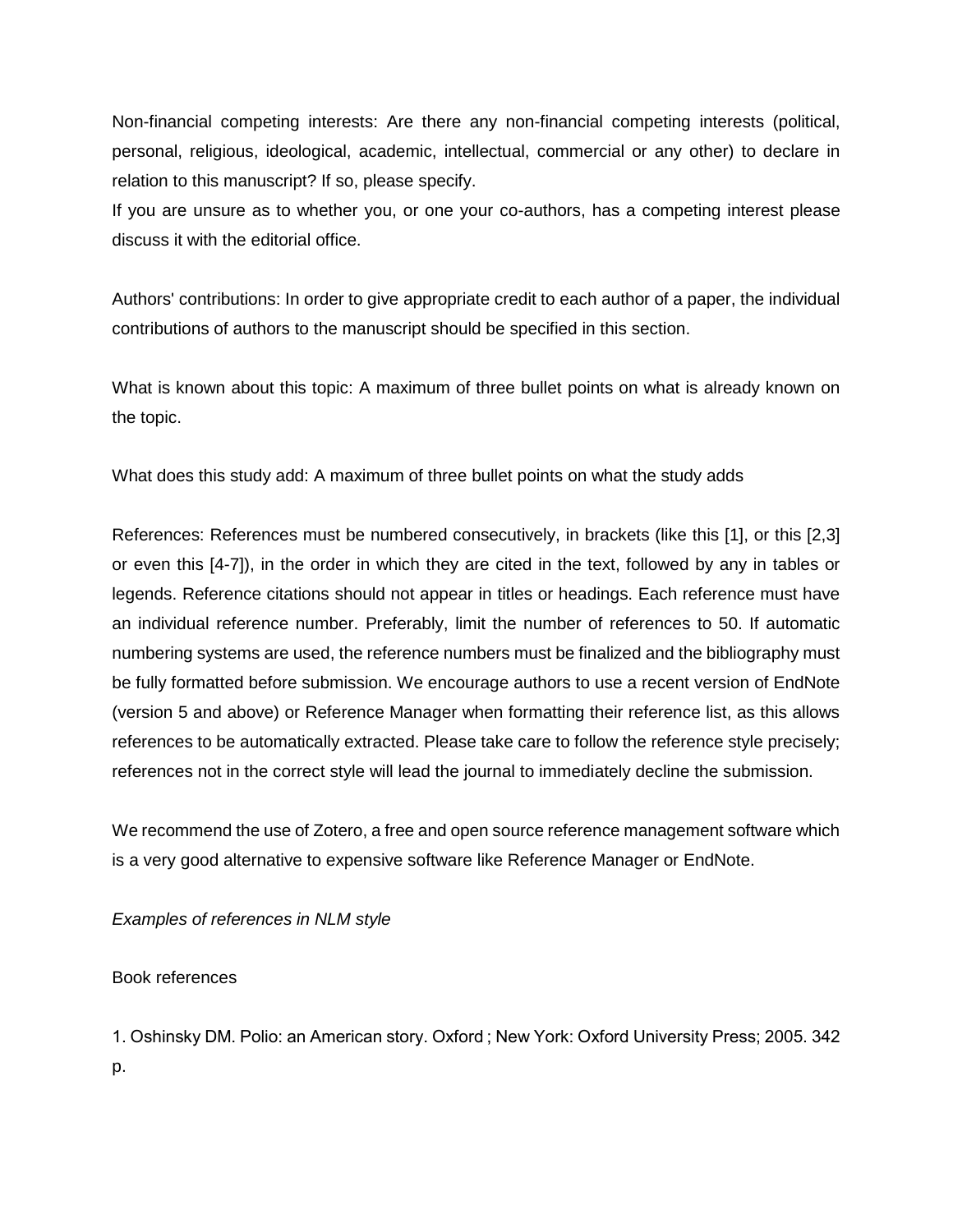2. Quammen D, Quammen D. Ebola: the natural and human history of a deadly virus. New York: W.W. Norton & Company; 2014. 119 p.

#### Web references

3. World Health Statistics [Internet]. WHO. [cited 2018 Oct 11]. Available from: http://www.who.int/gho/publications/world\_health\_statistics/en/

4. Crimean-Congo haemorrhagic fever [Internet]. World Health Organization. [cited 2018 Oct 11]. Available from: [http://www.who.int/news-room/fact-sheets/detail/crimean-congo-haemorrhagic](http://www.who.int/news-room/fact-sheets/detail/crimean-congo-haemorrhagic-fever)[fever](http://www.who.int/news-room/fact-sheets/detail/crimean-congo-haemorrhagic-fever)

#### Journal references

5. Ijarotimi IT, Ilesanmi OS, Aderinwale A, Abiodun-Adewusi O, Okon I-M. Knowledge of Lassa fever and use of infection prevention and control facilities among health care workers during Lassa fever outbreak in Ondo State, Nigeria. Pan Afr Med J. 2018;30:56. <https://doi.org/10.11604/pamj.2018.30.56.13125>

6. Limaiem F, Bouraoui S. Metastasis of renal cell carcinoma to the pancreas 11 years postnephrectomy. Pan Afr Med J. 2018;30:53.<https://doi.org/10.11604/pamj.2018.30.53.15355>

Supplementary material/Appendices (if any) - Submit any supplementary materials along with your manuscript us. Supplementary materials will be peer reviewed. The editorial office can also decide which material will be published as supplemental material.

### <span id="page-16-0"></span>**Authorship**

The Uniform Requirements for Manuscripts Submitted to Biomedical Journals (URM) of the International Committee of Medical Journal Editors (ICJME) recommends the following criteria for authorship (Learn more about the URM on Authorship and Contributorship):

Authorship credit should be based on

1) substantial contributions to conception and design, acquisition of data, or analysis and interpretation of data;

2) drafting the article or revising it critically for important intellectual content; and

3) final approval of the version to be published. Authors should meet conditions 1, 2, and 3.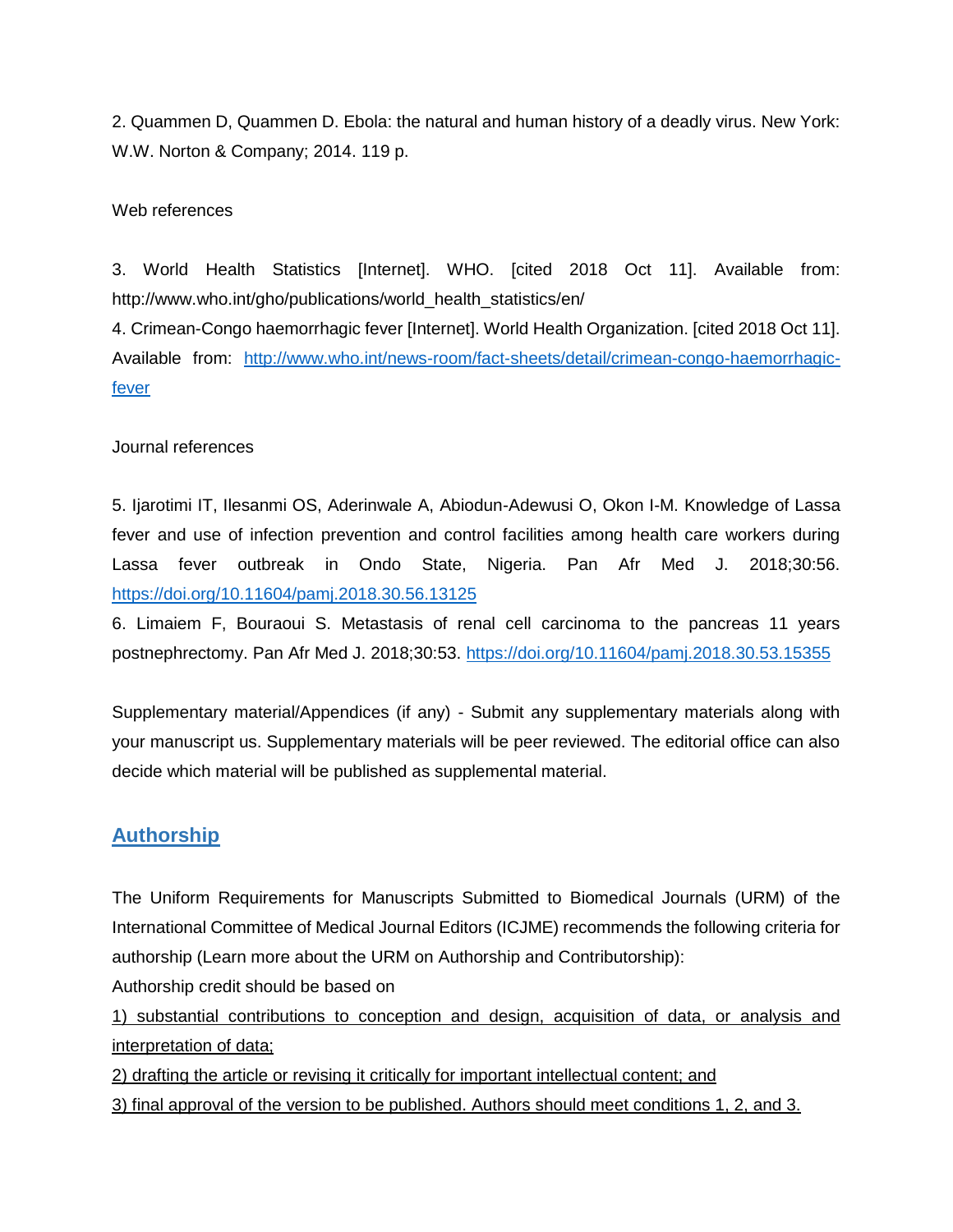When a large, multicenter group has conducted the work, the group should identify the individuals who accept direct responsibility for the manuscript (3). These individuals should fully meet the criteria for authorship/contributorship defined above, and editors will ask these individuals to complete journal-specific author and conflict-of-interest disclosure forms. When submitting a manuscript authored by a group, the corresponding author should clearly indicate the preferred citation and identify all individual authors as well as the group name. Journals generally list other members of the group in the Acknowledgments. The NLM indexes the group name and the names of individuals the group has identified as being directly responsible for the manuscript; it also lists the names of collaborators if they are listed in Acknowledgments.

Acquisition of funding, collection of data, or general supervision of the research group alone does not constitute authorship.

All persons designated as authors should qualify for authorship, and all those who qualify should be listed.

Each author should have participated sufficiently in the work to take public responsibility for appropriate portions of the content.

### <span id="page-17-0"></span>**Tables**

### <span id="page-17-1"></span>**General instructions for tables**

Append tables at the end of your manuscript, after the reference section Each manuscript should have a maximum of three tables. If more tables are required, include an explanation in your cover letter.

Each table should fit on one page (portrait or landscape).

Elements inside the table should be contained within cells.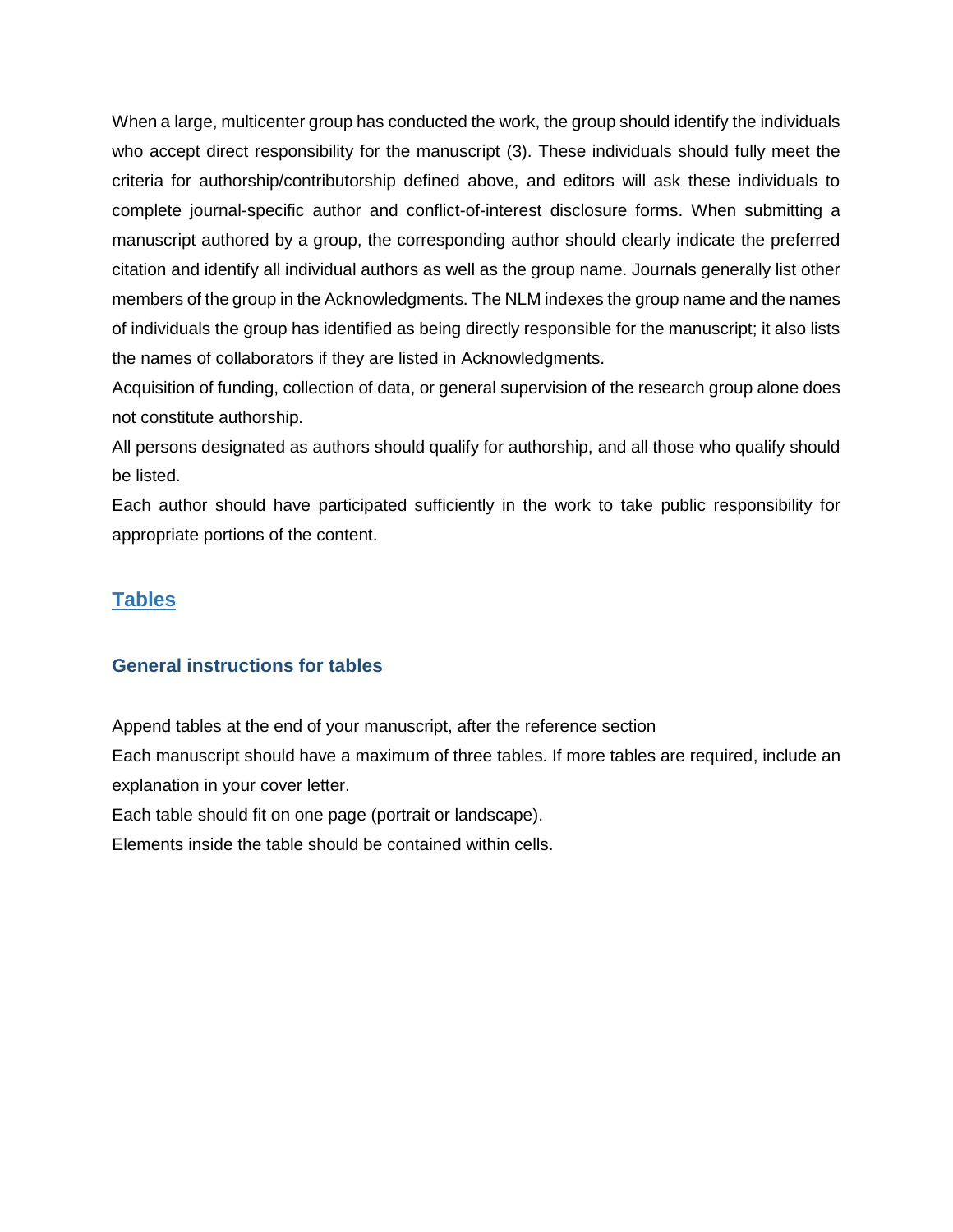| Table 1: an example of a properly formatted table |                   |                     |                    |                    |  |  |  |
|---------------------------------------------------|-------------------|---------------------|--------------------|--------------------|--|--|--|
| <b>Column one</b>                                 | <b>Column two</b> | <b>Column three</b> | <b>Column four</b> | <b>Column five</b> |  |  |  |
| 2008/09                                           | 84.59             | 146.91              | 62.32              | 74%                |  |  |  |
| 2010/11                                           | 147.06            | 277.95              | 130.89             | 91%                |  |  |  |
| 2012/13                                           | 80.70             | 314.80              | 234.10             | 100%               |  |  |  |
| These are the table's footnotes                   |                   |                     |                    |                    |  |  |  |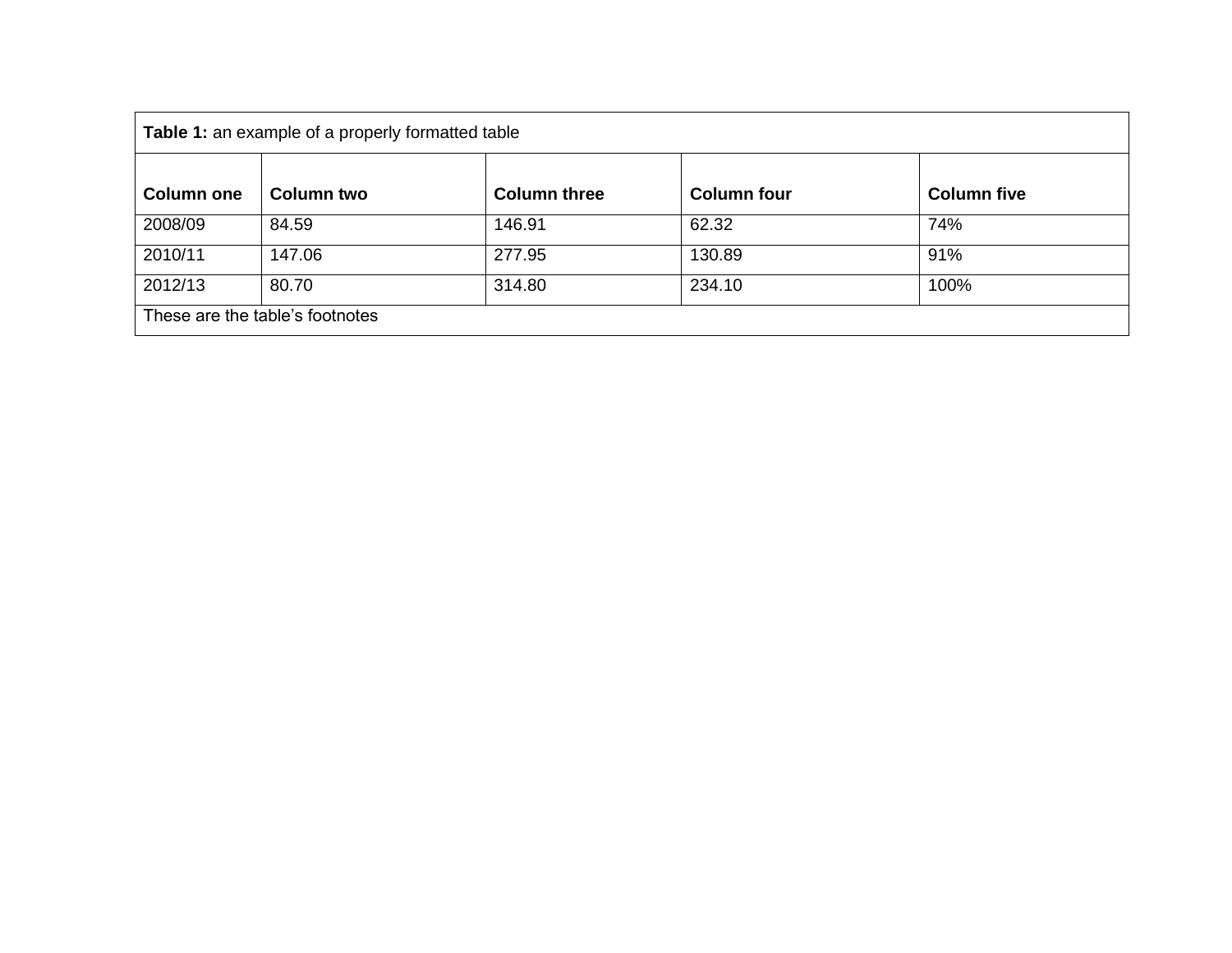### <span id="page-19-0"></span>**Figures**

### <span id="page-19-1"></span>**General instructions for figures**

Include a legend for your images inside the main text, after the reference section Each figure should be uploaded as separate files during the manuscript submission. Do not embed images within the main text.

Major image formats are accepted excluding BMP. (JPEG, PNG, TIFF)

Provide high resolution images, not tiny thumbnails. Image of poor quality will be rejected.

The size of the uploaded image is limited to 4 MB.

Files must be named with the three letter file extension appropriate to the file type (eg: .jpeg, .png). You will be asked to provide figure labels during the submission process. (The label is the small comment that usually goes with the figure. Example: Figure 1: Prevalence of diabetes in the study population aged 18 years and above. Findings of the TRICARE Diabetes Study, Uganda, 2006.)

If you use excel to generate your graph, avoid 3D, crowded axes, colored background, strong grid etc.. Use Calisto MT font (size 10 maximum) for all items in your graphs (Title, legend, axes etc..). Expand your Excel graph to obtain a large image, copy and paste it in Paint (Microsoft Paint), crop any white border and save the image as PNG or JPEG. Submit this image for your manuscript (don't forget to include the legends for each figure inside the main manuscript)

Examples of properly formatted Excel graphs.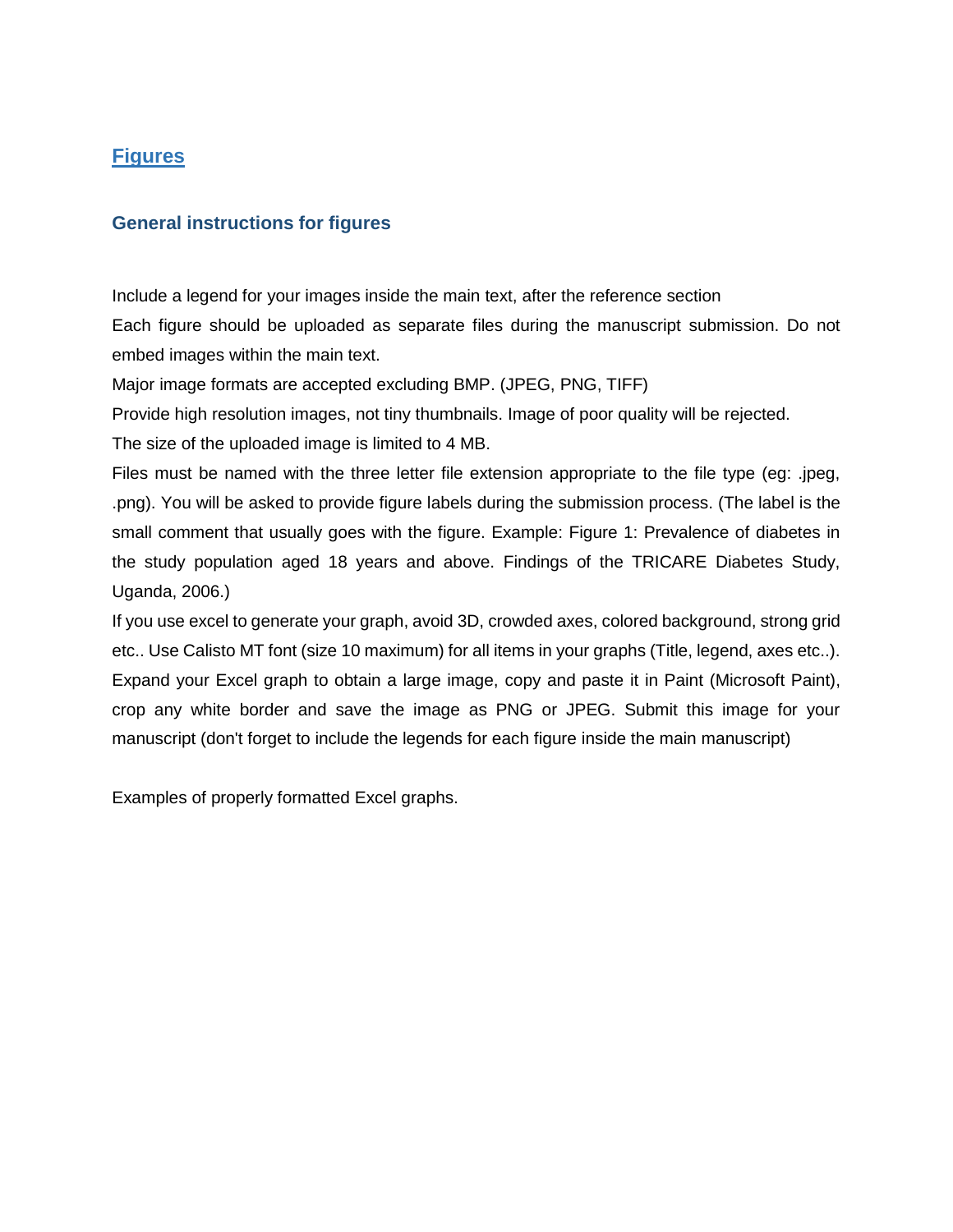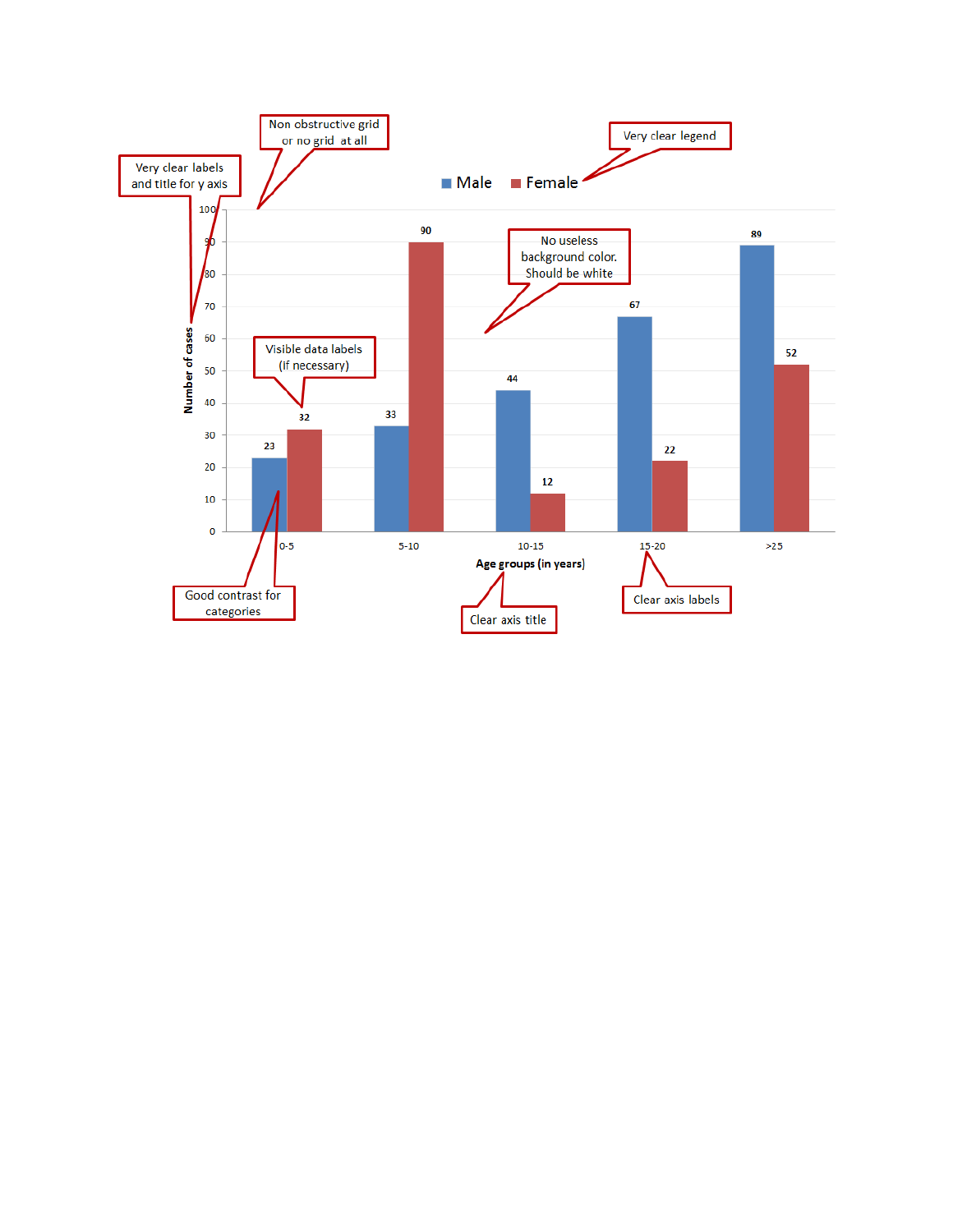

### <span id="page-21-0"></span>**Additional Sections**

The following sections are required for Research, Reviews, Outbreak investigation reports

<span id="page-21-1"></span>**What is known about this topic**: A maximum of three bullet points on what is already known on the topic.

<span id="page-21-2"></span>**What does this study add**: A maximum of three bullet points on what the study adds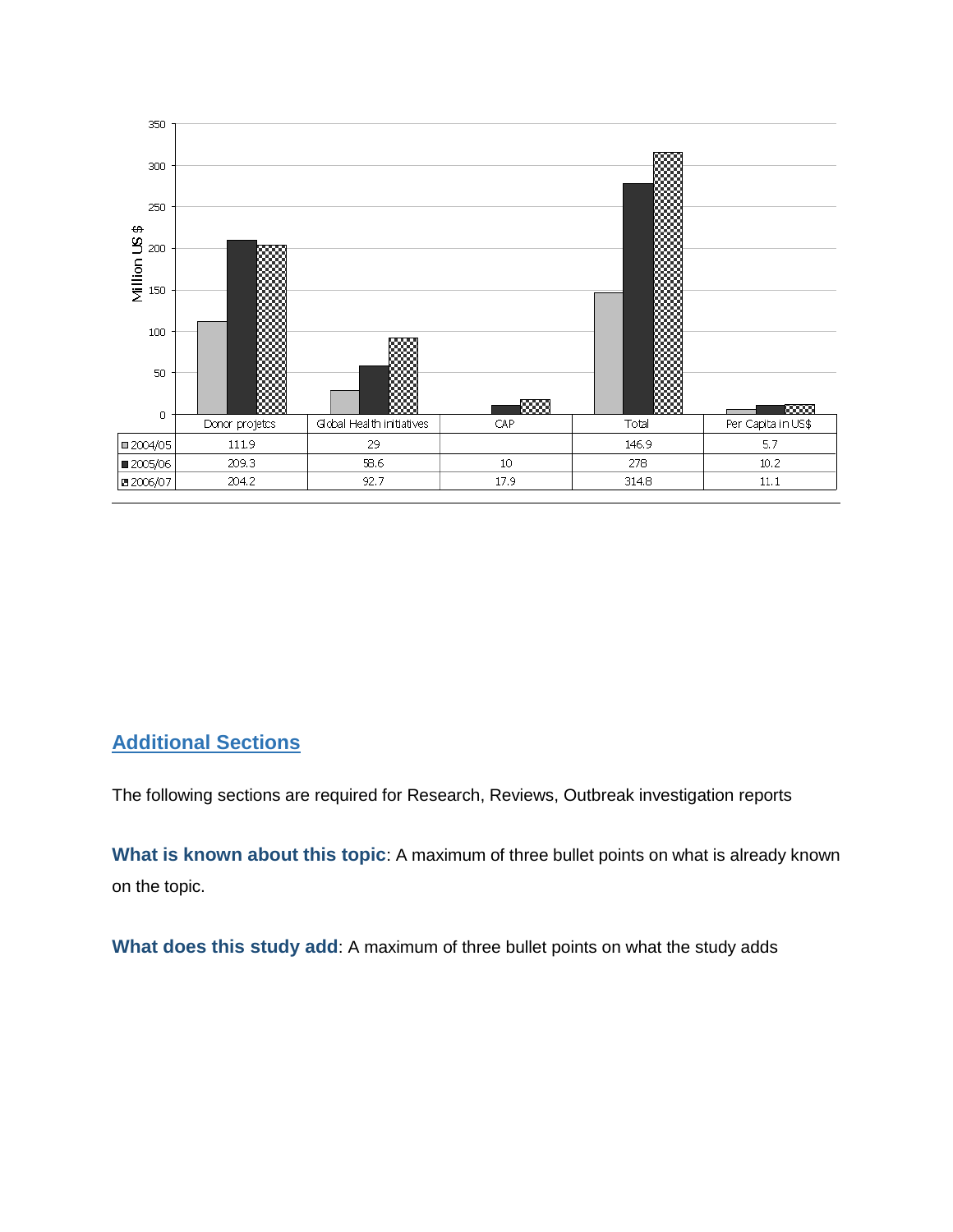# <span id="page-22-0"></span>**3. Article Categories**

### <span id="page-22-1"></span>**Research**

Maximum length: 3500 words in main text (i.e., excluding abstract, references, legends, tables and figures), 4 tables/figures maximum, and a structured abstract of 250 words plus up to 50 references.

### <span id="page-22-2"></span>**Outbreak Investigation Report**

A maximum of 2,000 words in the main text (i.e. excluding abstract, references and legends) plus up to ten references and normally no more than two illustrations (tables or figures or one of each). Otherwise in the same format as full-length original papers (see above).

### <span id="page-22-3"></span>**Reviews**

A maximum of 5,000 words in the main text (i.e. excluding abstract, references and legends) plus up to 100 references. Reviews are usually solicited, although unsolicited Reviews may be considered for publication. Prospective writers of Reviews should first consult the Editors

### <span id="page-22-4"></span>**Letters to the Editors**

Comment briefly on findings of Journal articles or other noteworthy public health advances (up to 800 words in main text, no abstract, limited to 10 references). Please note that word counts refer exclusively to the main text and do not include abstract, references, or acknowledgments.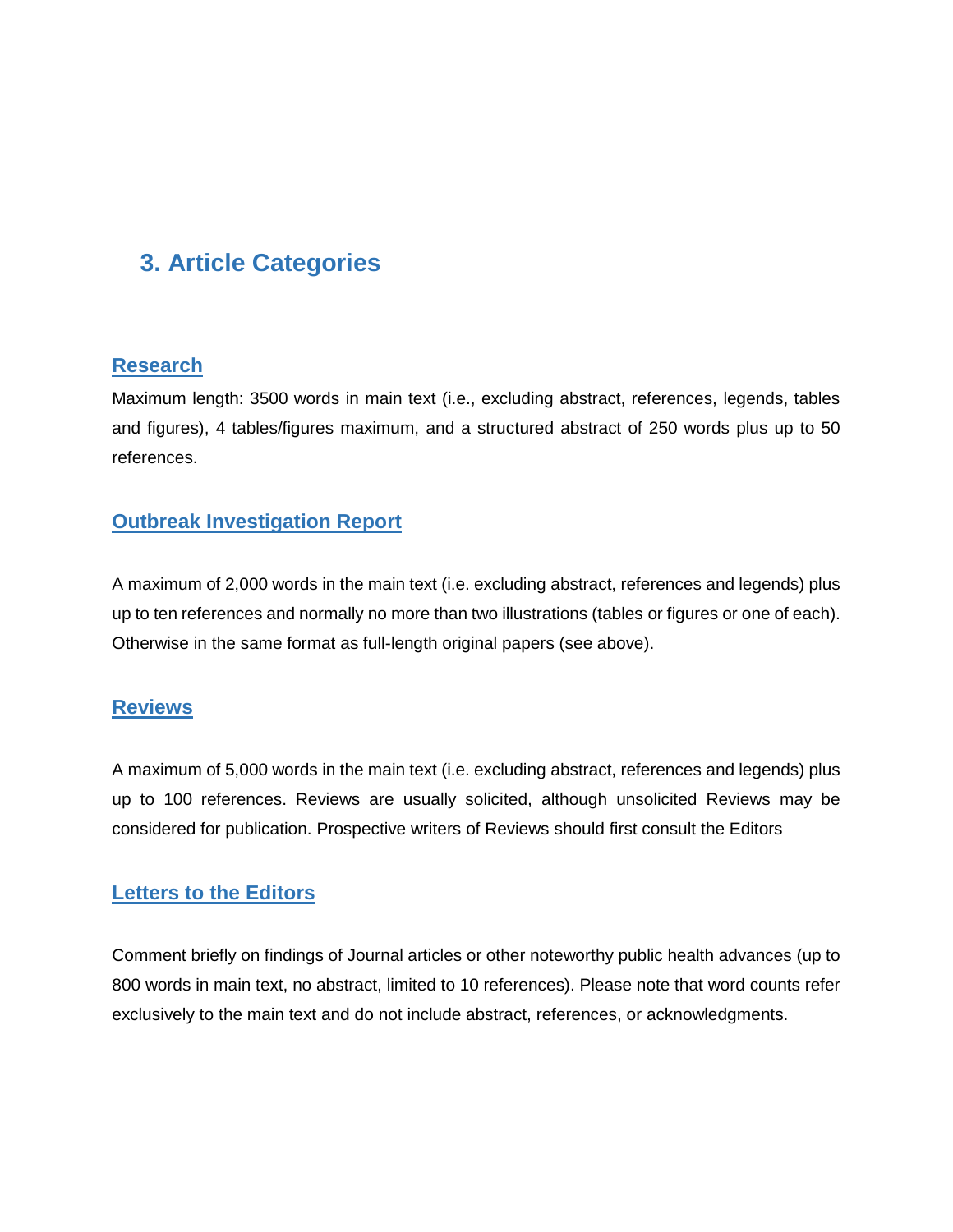### <span id="page-23-0"></span>**Commentaries**

Up to 2,500 words in main text, 2 tables/figures, and an unstructured abstract of 120 words.

### <span id="page-23-1"></span>**Briefs**

Report Preliminary or novel findings may be reported as (up to 800 words in main text, 2 tables/figures, and an abstract of up to 80 words). The following structure applies to a brief: Abstract, Brief, Competing interests, Authors' contributions, Acknowledgments (if any), Tables and figures (if any, maximum 1 table and 1 figure), References (not more than 15 references).

### <span id="page-23-2"></span>**Editorial**

An editorial is an article written by or on behalf of the editors that gives an opinion on a topical issue. Editorials are usually solicited. Contact the editorial office if you wish to submit an editorial to the journal. The structure of an editorial typically includes: **Editorial** Competing interests References

### <span id="page-23-3"></span>**Opinion**

An opinion piece is a short article providing the personal opinion of the author on a subject of interest. Opinion article may be solicited or not. The following structure applies to an opinion piece: Abstract, Opinion, Competing interests, References (not more than 5 references). Contact the editorial office if you wish to submit an opinion piece.

### <span id="page-23-4"></span>**Perspective**

A perspective essay is an essay where the author is asked to voice their opinion on a given topic. The topic chosen to provide a personal perspective about should be of clinical or public health interest to JIEPH readership. A perspective should not be based on the opinions of others, but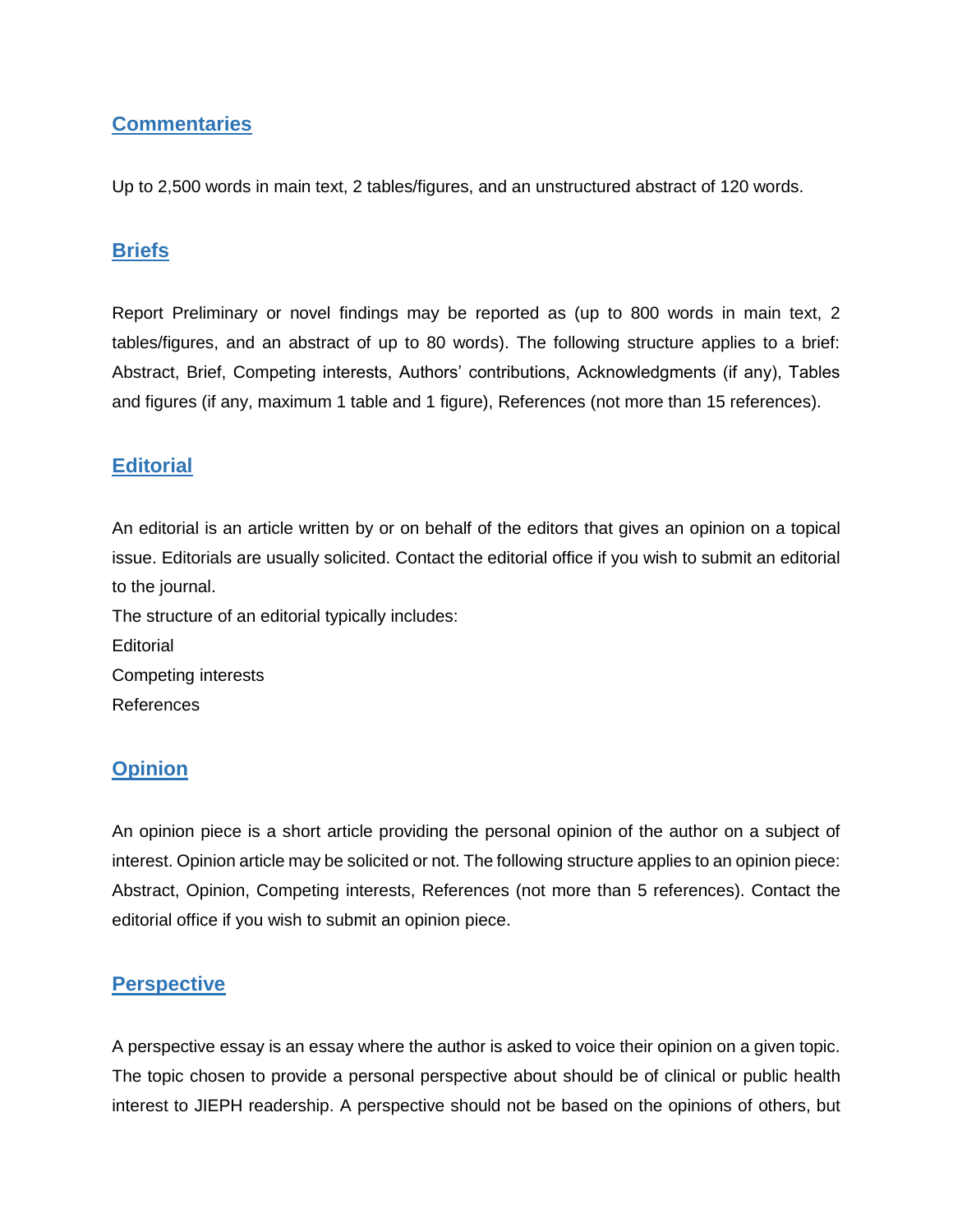should explicitly express the author's perspective or views. In the process of writing a perspective, the author should help readers understand how they form their opinion. A perspective is typically a non-technical document, easily understandable to a wide non-technical audience, so avoid using jargon. Use the first person (I, or we if more than one author). Use details and examples to illustrate your point.

The manuscript sections for Perspectives are: Abstract (Unstructured), Perspective, Authors' Contributions, Acknowledgments, References

### <span id="page-24-0"></span>**Lessons from the Field**

A maximum of 3000 words in the main text as well as an abstract and references. The main text does not have to follow the Research article format

### <span id="page-24-1"></span>**Short Article**

A maximum of 1500 words in the main text (i.e. excluding abstract, references and legends) plus up to ten references and normally no more than two illustrations (tables or figures or one of each). Otherwise in the same format as full-length original papers (see above).

### <span id="page-24-2"></span>**Meeting Reports**

Meeting reports submitted to JIEPH should be divided into the following sections (in this order): Abstract (unstructured, 100 words maximum), Keywords, Main text (Not more than 2,000 words), Competing interests, Authors' contributions, Acknowledgements (if any), Tables and figures (if any), References

Abstracts should be unstructured with one or two paragraphs and a maximum of 100 words. The abstract should describe the meeting on which the report is based. If the meeting described was held to discuss a particular subject at a bigger meeting, that should be clearly stated in the abstract. On first mention the meeting should be referred to in the style 'the  $10<sup>th</sup>$  bi-annual meeting of the African Field Epidemiology Network, Harare, Zimbabwe, July 20-23, 2015'.

The main text should not exceed 2,000 words. It should contain the body of the article, and may be broken into a maximum of four subsections with short, informative headings that should describe the section's contents.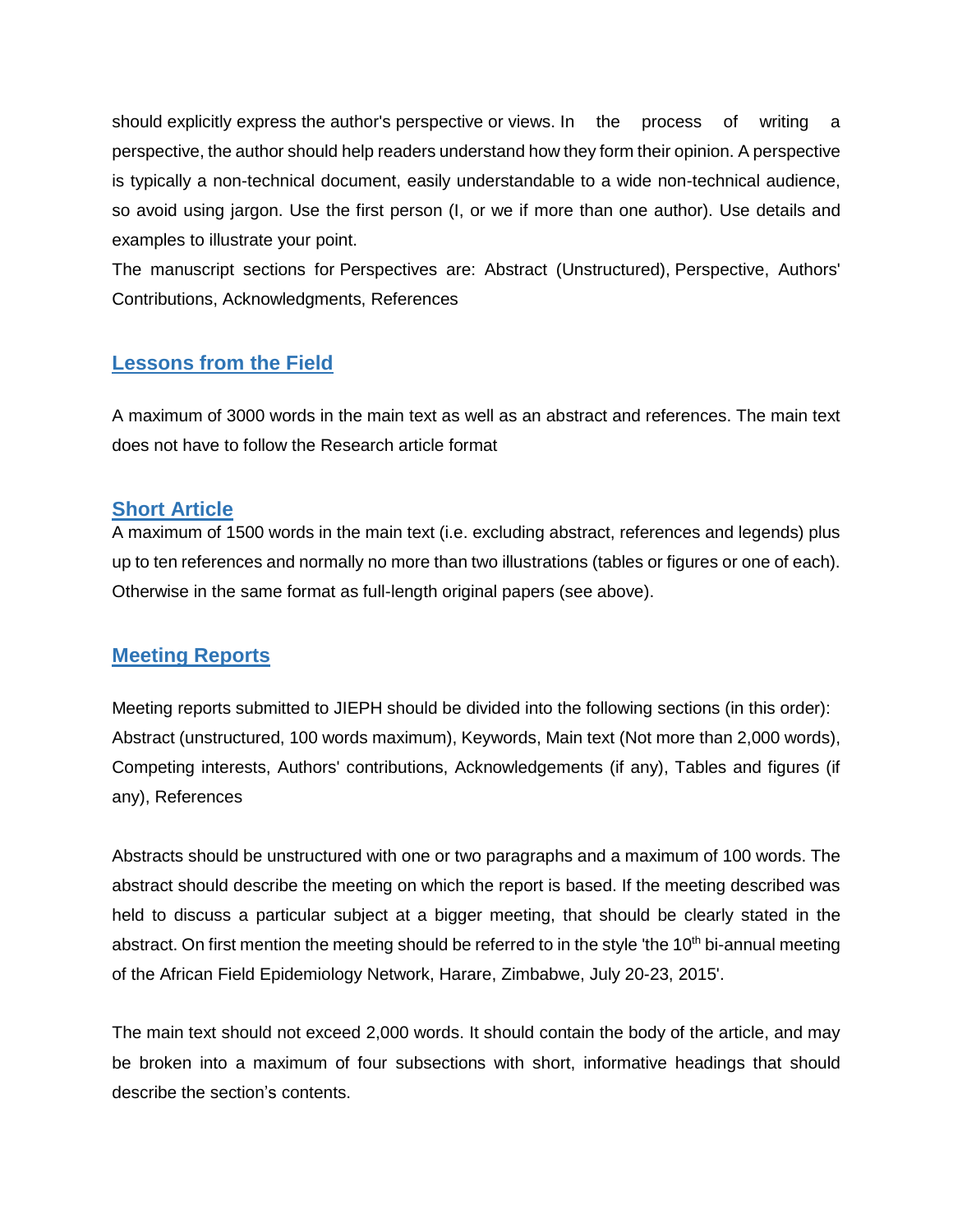Each speaker mentioned should have their full name, institute/company and country listed at first mention in one of the following ways:

- Mary Nagawa (Makerere University School of Public Health, Uganda) emphasized the importance of...
- As detailed by Jane Nkosi (University of Cape Town, South Africa)...
- is under way at the African Virology Laboratory (poster presented by Adzo Mensah)

On second mention, the speaker becomes just 'Nagawa' (no first name, no affiliation).

### **Information about the lecture hall, food, weather or other non-scientific matters should not be included in the report.**

If 'earlier' work is referred to, whether or not it has been published, it should simply be referred to as 'published work from the lab of Florence Akullo (Infectious Disease Institute)', or 'Nagawa's earlier work', according to whether or not the author of the earlier work has been mentioned already.

If the report author mentions their own talk, or work they were involved in, they should use 'I' or 'we', rather than 'Author X reported'

(Details on abstract and main text adopted from Malaria Journal guidelines to authors. Meeting Report [Internet]. Malaria Journal. BioMed Central; [cited 2022 Jun 13]. Available from: [https://malariajournal.biomedcentral.com/submission-guidelines/preparing-your](https://malariajournal.biomedcentral.com/submission-guidelines/preparing-your-manuscript/meeting-report)[manuscript/meeting-report](https://malariajournal.biomedcentral.com/submission-guidelines/preparing-your-manuscript/meeting-report) )

### <span id="page-25-0"></span>**Supplements and workshop reports**

We welcome conferences sponsored supplements and proceedings.

Supplements are special collections of content with a common theme or origin. Supplements can contain meeting abstracts or articles, and can feature article types not normally considered for publication in the main journal.

### <span id="page-25-1"></span>**Sponsorship**

a. Supplements may or may not be sponsored.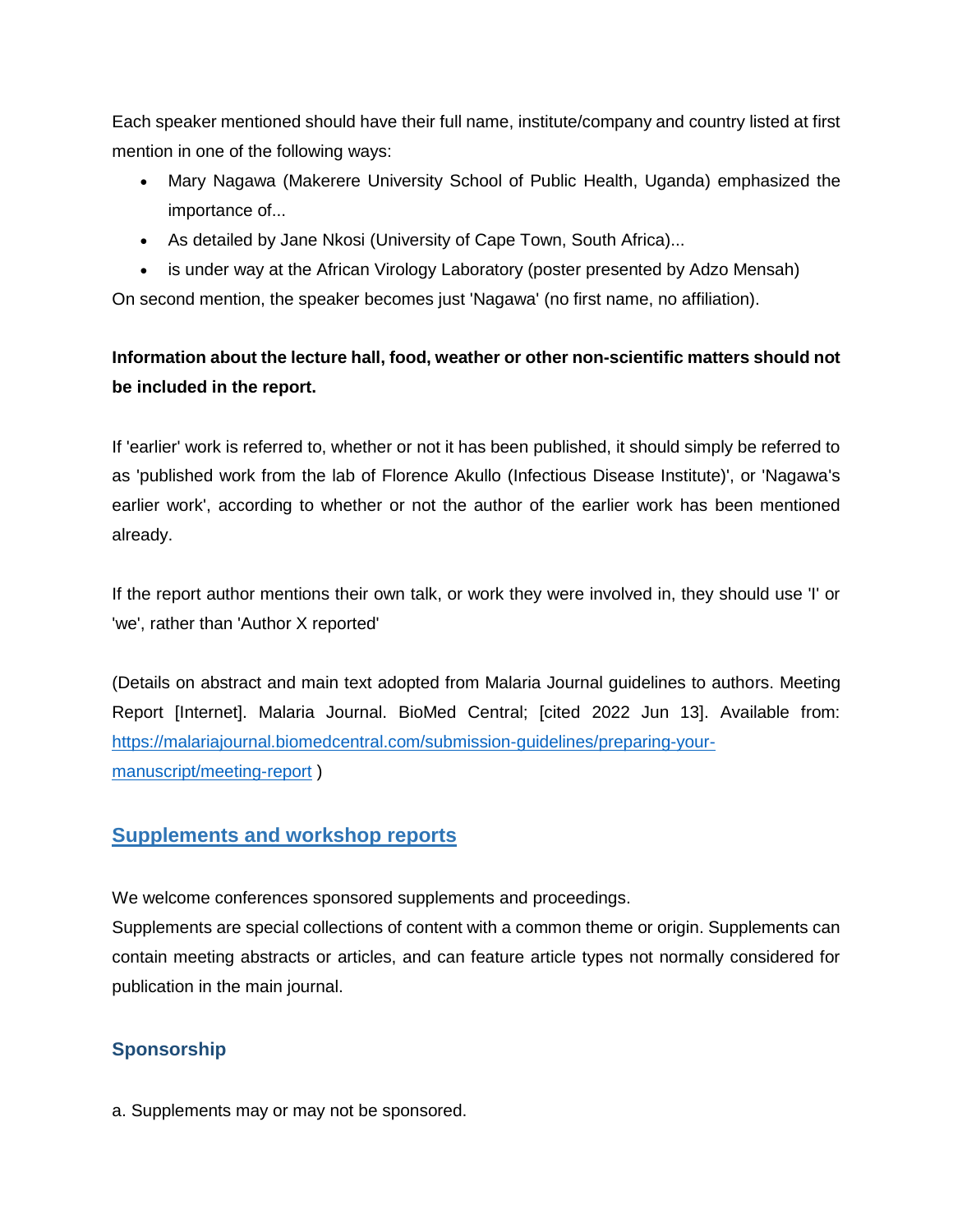b. Special conditions apply for projects which are sponsored by for-profit organizations.

c. All sponsorship arrangements must be declared (see sections 5c and 5d below).

Supplements can originate from a variety of sources, and may be commissioned by the journal or by another organization or group. Typically, organizing groups will be conferences, societies, research groups, charities, government or non-government organizations, communications agencies, etc.

### <span id="page-26-0"></span>**Acceptance criteria**

a. Articles and abstracts submitted for publication must be original and should not have been previously published in a citable format.

b. The work must contain reliable data, add to the published literature, and be of educational value or represent a professional service to the scientific community.

c. The work must be balanced, objective, of good quality, and independent. The integrity, independence and reputation of the journal are of prime importance.

d. All submissions must comply with JIEPH's editorial policies.

e. Supplements solely for promotional purposes will not be considered.

f. Acceptance or rejection by the Editor of the journal is solely based on scientific merit. Profitability does not influence editorial decisions.

### <span id="page-26-1"></span>**Declarations**

a. A declaration of sponsorship is included on contents pages online and in the case of supplements sponsored by for-profit organizations, in the individual articles.

b. Where the publication fee is shared between authors, a statement about the author's source funding for publication is to be included in the article.

c. Financial relationships between any of the Editors, authors and sponsors must be disclosed along with any other competing interests.

d. In supplements sponsored by for-profit organizations, where any product of the sponsor is mentioned in an article, a statement to clarify for this for readers must also be included in the Declarations section of the article.

e. Any payments (honoraria, expenses, etc) made to Supplement Editors, authors or other parties with respect to generation of articles or the supplement must be declared.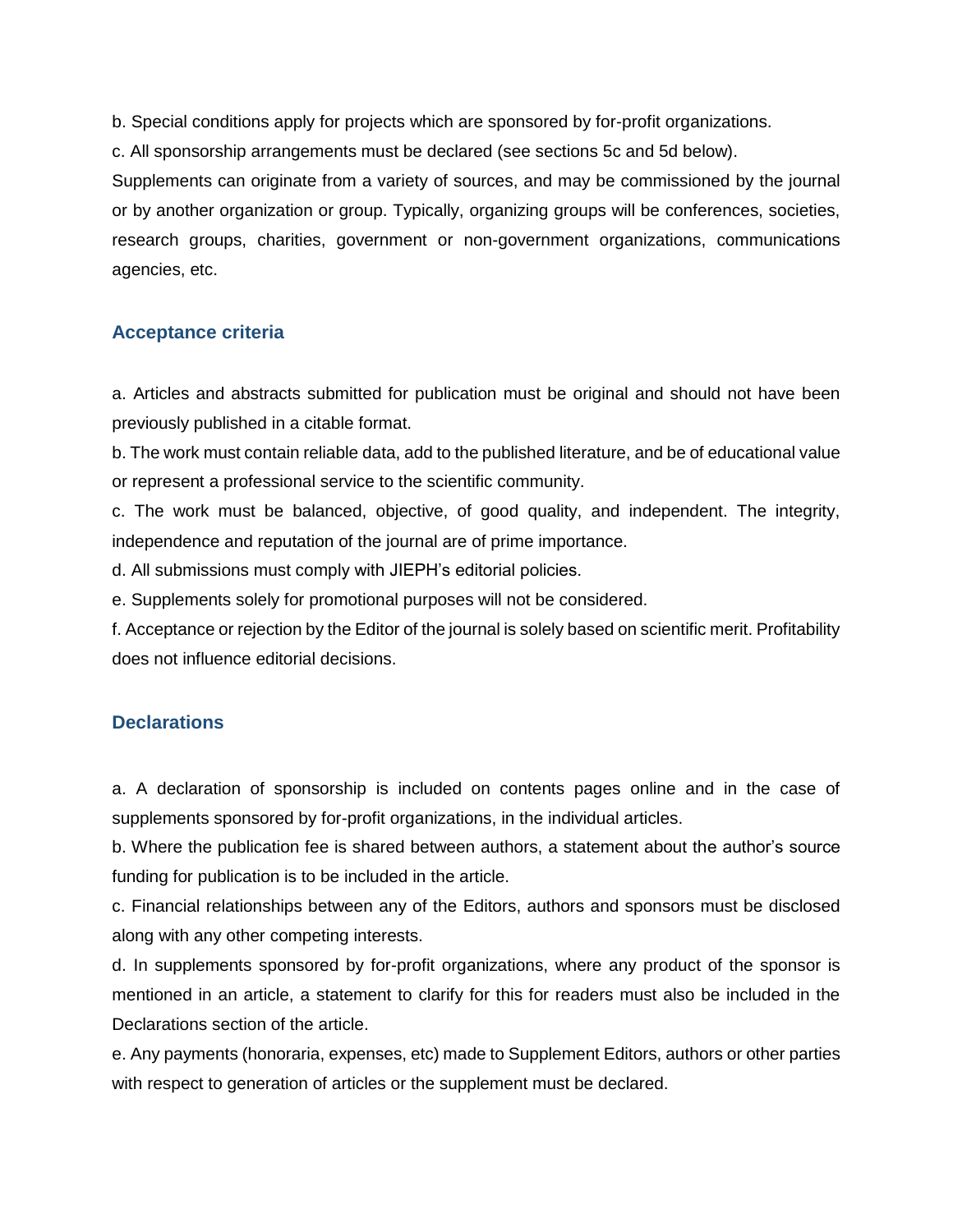The editorial office maintains editorial responsibility for the content of all supplements in the journal.

The JIEPH editorial office retains the authority to reject or request amendments to any article or abstract submitted to a supplement.

# <span id="page-27-0"></span>**4. How to submit your manuscript**

- 1. To submit your manuscript, go to www.afenet-journal.net.
- 2. On the homepage click on the "Submit a manuscript" button
- 3. Click on "Register for an account"
- 4. Fill and Submit New user registration form
- 5. Activate your account using the link in the email sent to confirm your registration
- 6. Log in
- 7. Click on the "Submit a manuscript" button on the left side of the My Account page and follow the prompts

### <span id="page-27-1"></span>**Requirements**

You will need the following to complete the submission of your manuscript:

- 1. Name and email addresses of all authors.
- 2. Correctly formatted manuscript: Microsoft Word (.DOC or .DOCX).
- 3. Correctly formatted figures in one of the acceptable formats (see Figures).
- 4. Cover letter